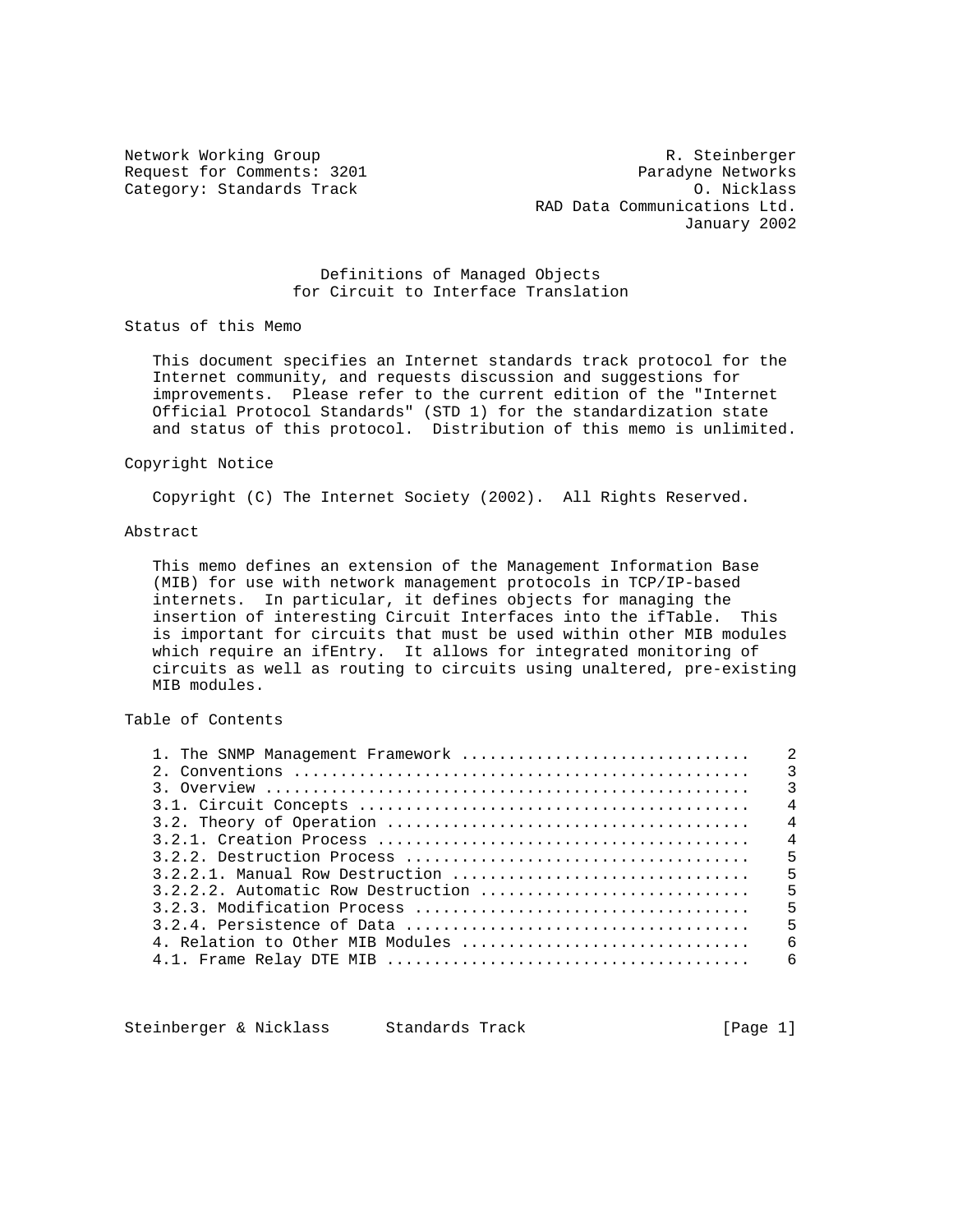|                                             | 6               |
|---------------------------------------------|-----------------|
|                                             | 6               |
|                                             | $6\overline{6}$ |
| 4.4.1. Interfaces Table (ifTable, ifXtable) | 6               |
| 4.4.2. Stack Table (ifStackTable)           | $\mathsf{Q}$    |
|                                             | 11              |
| 5. Structure of the MIB Module              | 11              |
|                                             | 11              |
|                                             | 11              |
|                                             | 11              |
|                                             | 19              |
|                                             | 19              |
|                                             | 2.1             |
|                                             | 2.1             |
|                                             | 2.2.            |
|                                             | 23              |
|                                             |                 |

1. The SNMP Management Framework

 The SNMP Management Framework presently consists of five major components:

- o An overall architecture, described in RFC 2571 [1].
- o Mechanisms for describing and naming objects and events for the purpose of management. The first version of this Structure of Management Information (SMI) is called SMIv1 and described in STD 16, RFC 1155 [2], STD 16, RFC 1212 [3] and RFC 1215 [4]. The second version, called SMIv2, is described in STD 58, RFC 2578 [5], RFC 2579 [6] and RFC 2580 [7].
- o Message protocols for transferring management information. The first version of the SNMP message protocol is called SNMPv1 and described in STD 15, RFC 1157 [8]. A second version of the SNMP message protocol, which is not an Internet standards track protocol, is called SNMPv2c and described in RFC 1901 [9] and RFC 1906 [10]. The third version of the message protocol is called SNMPv3 and described in RFC 1906 [10], RFC 2572 [11] and RFC 2574 [12].
- o Protocol operations for accessing management information. The first set of protocol operations and associated PDU formats is described in STD 15, RFC 1157 [8]. A second set of protocol operations and associated PDU formats is described in RFC 1905 [13].

Steinberger & Nicklass Standards Track [Page 2]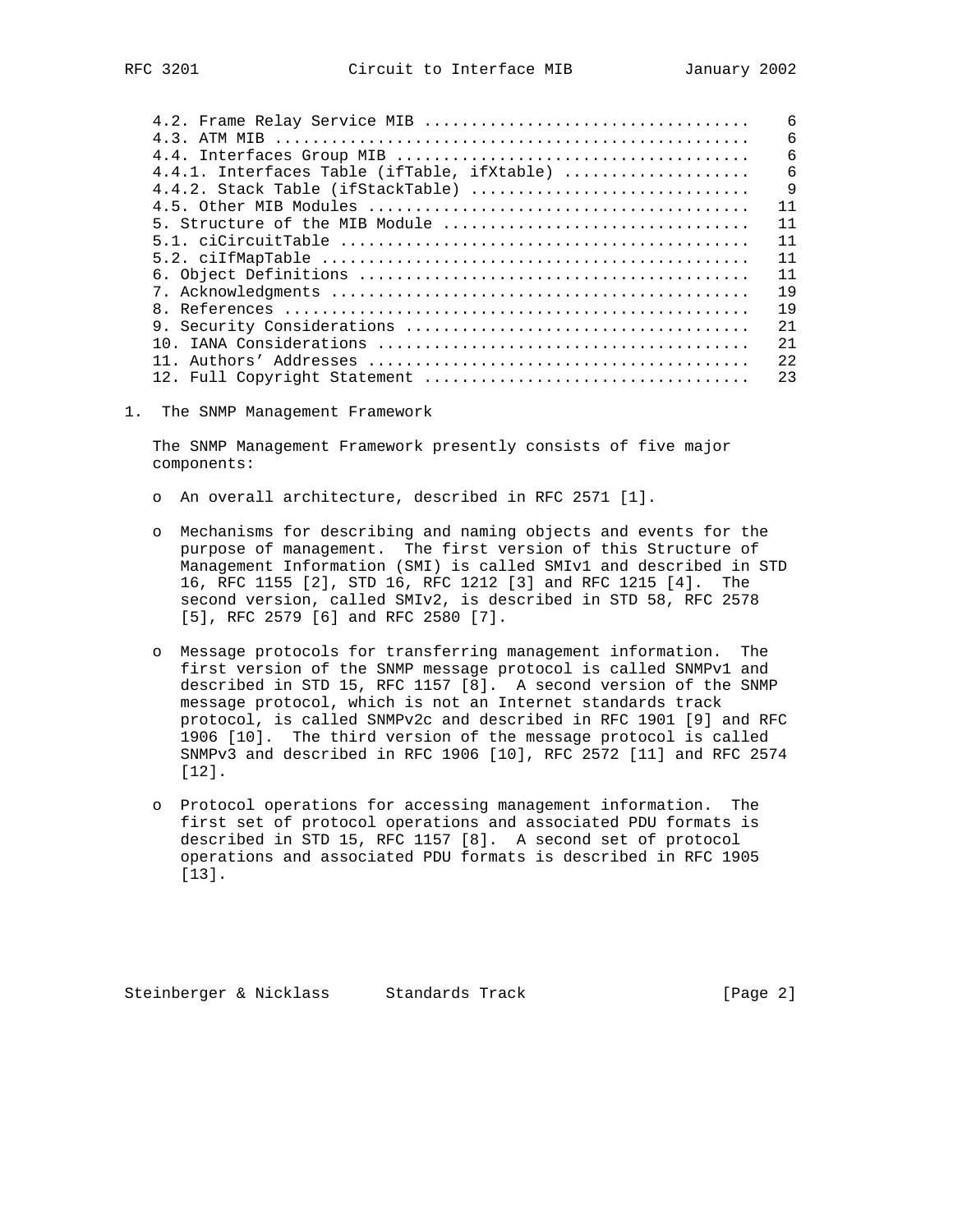o A set of fundamental applications described in RFC 2573 [14] and the view-based access control mechanism described in RFC 2575 [15].

 A more detailed introduction to the current SNMP Management Framework can be found in RFC 2570 [16].

 Managed objects are accessed via a virtual information store, termed the Management Information Base or MIB. Objects in the MIB are defined using the mechanisms defined in the SMI.

 This memo specifies a MIB module that is compliant to the SMIv2. A MIB conforming to the SMIv1 can be produced through the appropriate translations. The resulting translated MIB must be semantically equivalent, except where objects or events are omitted because no translation is possible (use of Counter64). Some machine readable information in SMIv2 will be converted into textual descriptions in SMIv1 during the translation process. However, this loss of machine readable information is not considered to change the semantics of the MIB.

2. Conventions

 The keywords MUST, MUST NOT, REQUIRED, SHALL, SHALL NOT, SHOULD, SHOULD NOT, RECOMMENDED, NOT RECOMMENDED, MAY, and OPTIONAL, when they appear in this document, are to be interpreted as described in RFC 2119 [21].

3. Overview

 This MIB module addresses the concept of inserting circuits, which are potentially virtual, into the ifTable. There are multiple reasons to allow circuits to be added to the ifTable. The most prevalent of which are the standard routing MIB tables such as the ipCidrRouteTable (IP-FORWARD-MIB) and the ipNetToMediaTable (IP-MIB) act on the ifIndex and the RMON MIBs (RMON-MIB and RMON2-MIB as defined in RFC 2819 [23] and RFC 2021 [19]) require the use of an ifIndex a DataSource.

 There is a further need to potentially monitor or manage a circuit based on the directional flow of traffic going through it. For instance, monitoring of protocols passed on a circuit using RMON-II (RFC 2021 [19]) does not currently capture the direction of the flow. This MIB module provides the capability to define an interface based on the specific direction of the flow.

 This section provides an overview and background of how to use this MIB module.

Steinberger & Nicklass Standards Track [Page 3]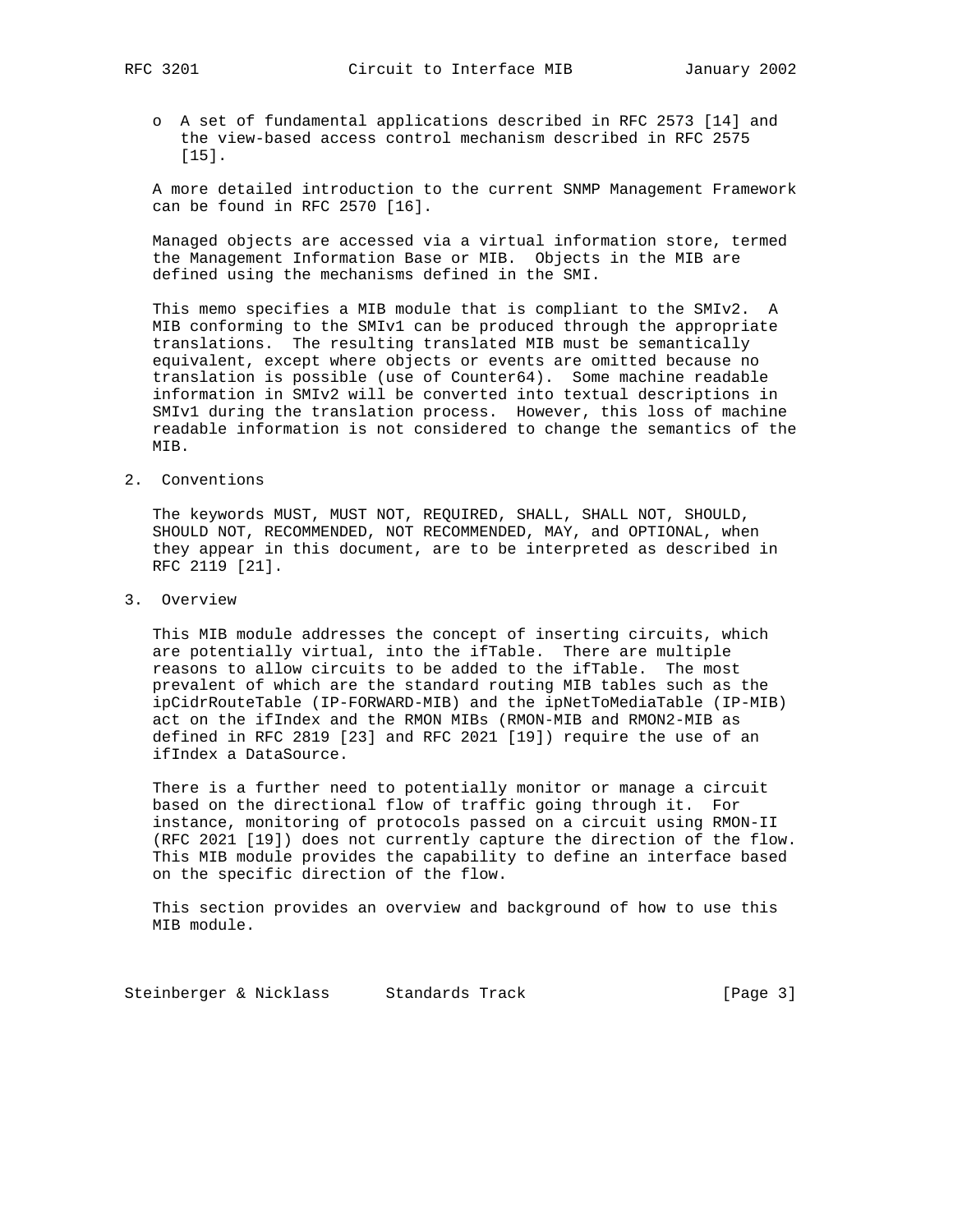#### 3.1. Circuit Concepts

 There are multiple MIB modules that define circuits. Three commonly used MIB modules are FRAME-RELAY-DTE-MIB (RFC 2115) [20], FRNETSERV- MIB (RFC 2954) [18], and ATM-MIB (RFC 2515) [22]. These define management objects for frame relay DTEs, frame relay services, and ATM respectively. Each of these MIB modules contain the ability to add or delete circuits; however, none create a specific ifEntry for a circuit. The reason for this is that there are potentially multiple circuits and not every circuit needs to be managed as an individual interface. For example, not every circuit on a device needs to be monitored with RMON and not every circuit needs to be included as an individual circuit for routing. Further, the Interfaces Group MIB (RFC 2863) [17] strongly recommends that conceptual rows not be added to the ifTable for virtual circuits.

 The rationale for creating conceptual rows in the ifTable for these circuits is that there is a need for their use in either management of routing or monitoring of data. Both of these functions require mapping to an ifIndex.

 This MIB module is designed such that only those circuits that require an ifIndex need be added to the ifTable. This prevents over-populating the ifTable with useless or otherwise unused indices.

 While this document often refers to ATM and frame relay, it is not specifically designed for only those types of circuits. Any circuit that is defined in a MIB module but does not have its own ifIndex MAY be added with this MIB module.

3.2. Theory of Operation

## 3.2.1. Creation Process

 In some cases, devices will automatically populate the rows of ciCircuitTable as circuits are created or discovered. However, in many cases, it may be necessary for a network manager to manually create rows.

Manual creation of rows requires the following steps:

- 1) Locate or create the circuit that is to be added on the device.
- 2) Create a row in ciCircuitTable for each flow type that is required.

 The first step above requires some knowledge of the circuits that exist on a device. Typically, logical ports have entries in the

Steinberger & Nicklass Standards Track [Page 4]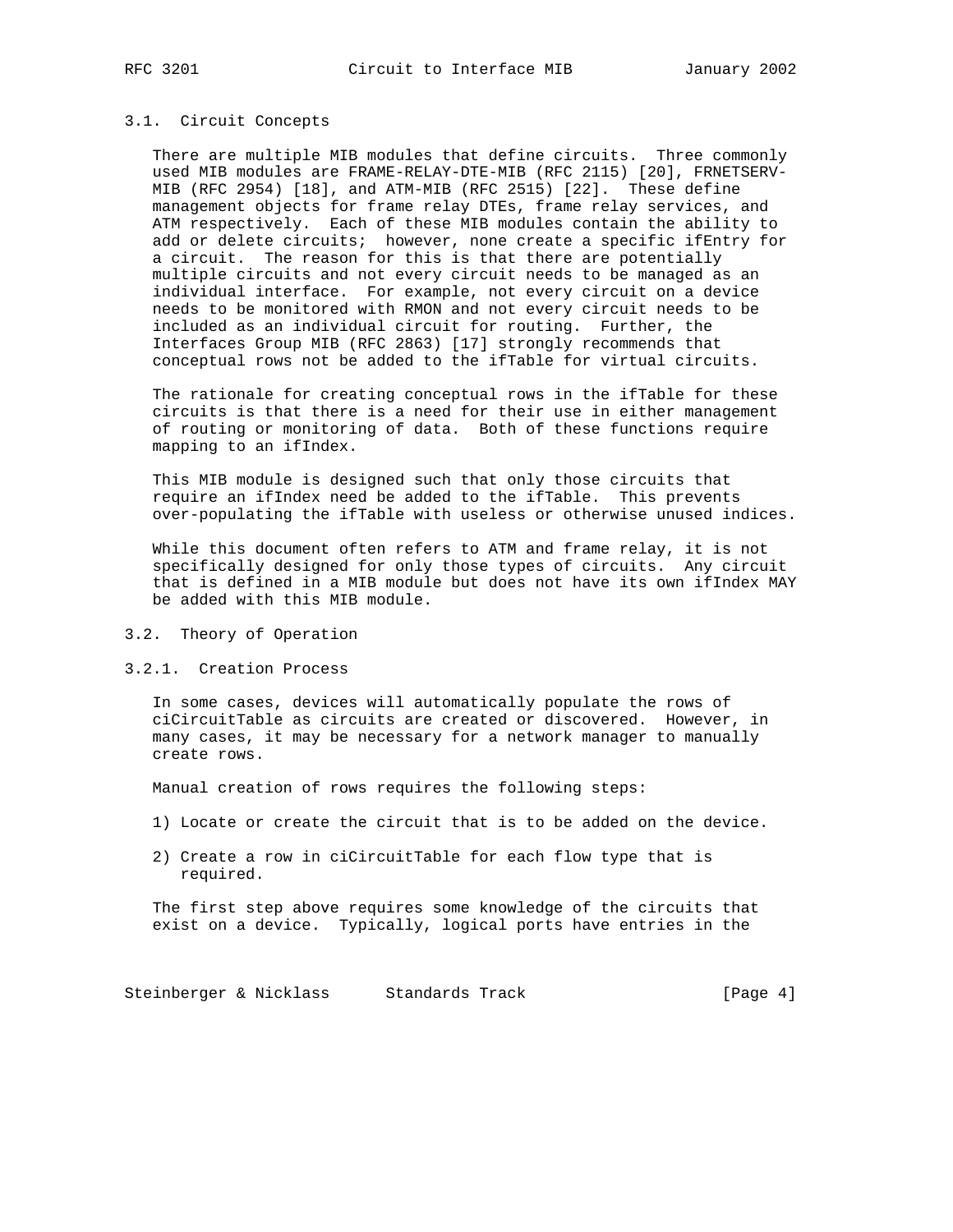ifTable. If, for example, the ifType for the logical port is frameRelay(32), the circuits can be located in the frCircuitTable of the Frame Relay DTE MIB (FRAME-RELAY-DTE-MIB) [18]. If, as another example, the ifType for the logical port is frameRelayService(44), the circuits can be located in the frPVCEndptTable of the Frame Relay Service MIB (FRNETSERV-MIB) [20]. If, as a final example, the ifType for the logical port is aal5(49), the circuits can be located in the aal5VccTable of the ATM MIB (ATM-MIB) [22]. An entry describing the circuit MUST exist in some table prior to creating a row in ciCircuitTable. The object identifier that MUST be used in the circuit definition is the lexicographically smallest accessible OID that fully describes the the circuit.

## 3.2.2. Destruction Process

### 3.2.2.1. Manual Row Destruction

 Manual row destruction is straight forward. Any row can be destroyed and the resources allocated to it are freed by setting the value of its status object (ciCircuitStatus) to destroy(6). It should be noted that when ciCircuitStatus is set to destroy(6) all associated rows in the ifTable and in ciIfMapTable will also be destroyed. This process MAY trigger further row destruction in other tables as well.

## 3.2.2.2. Automatic Row Destruction

 Rows in the tables MAY be destroyed automatically based on the existence of the circuit on which they rely. When a circuit no longer exists in the device, the data in the tables has no relation to anything known on the network. For this reason, rows MUST be removed from this table as soon as it is discovered that the associated circuits no longer exist. The effects of automatic row destruction are the same as manual row destruction.

## 3.2.3. Modification Process

 Since no objects in the MIB module can be changed once rows are active, there are no modification caveats.

## 3.2.4. Persistence of Data

 Each row in the tables of this MIB module relies on information from other MIB modules. The rules for persistence of the data SHOULD follow the same rules as those of the underlying MIB module. For example, if the circuit defined by ciCircuitObject would normally be stored in non-volatile memory, then the ciCircuitEntry SHOULD also be non-volatile.

Steinberger & Nicklass Standards Track [Page 5]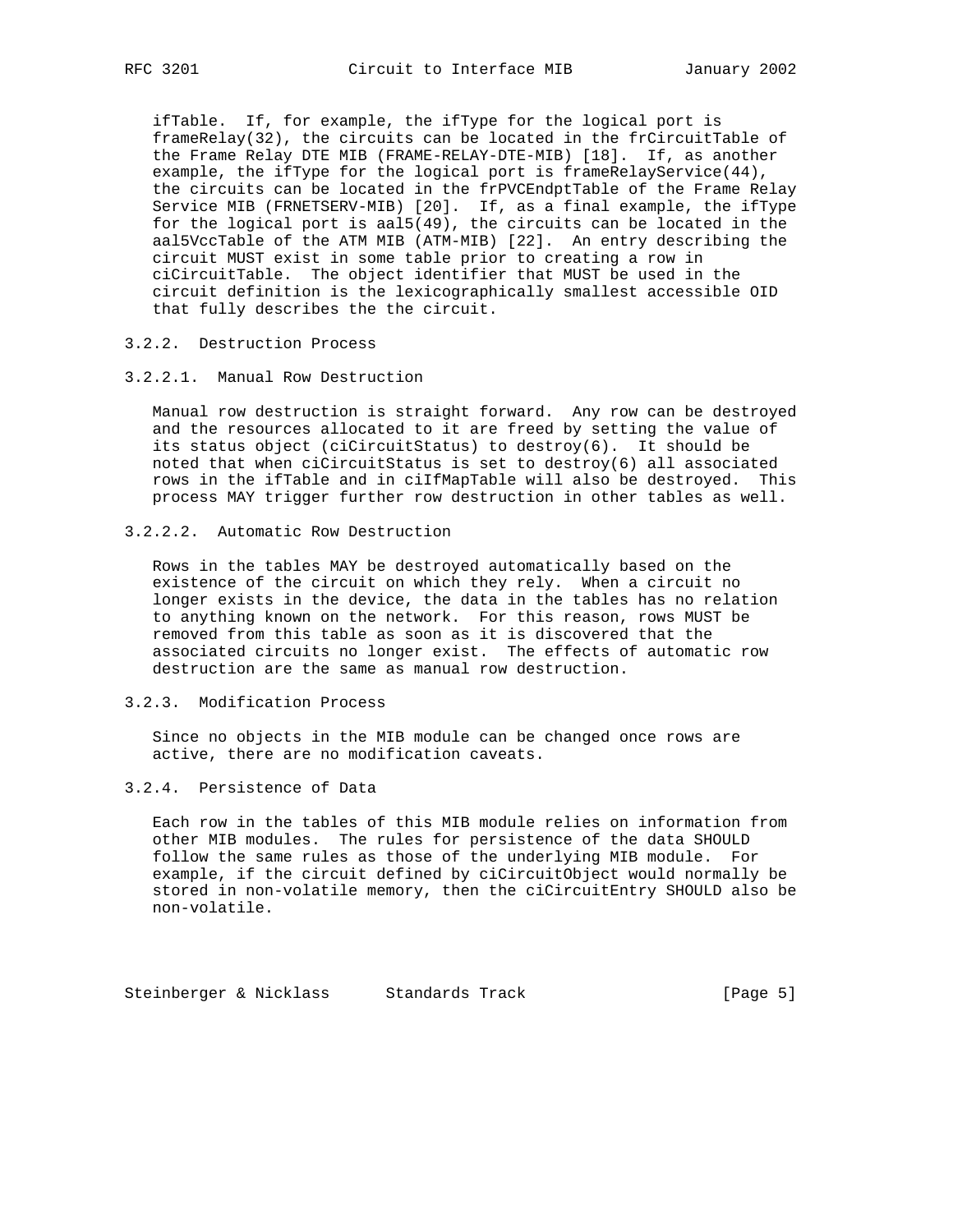# 4. Relation to Other MIB Modules

4.1. Frame Relay DTE MIB

 There is no required relation to the Frame Relay DTE MIB beyond the fact that rows in the frCircuitTable MAY be referenced. However, if frCircuitLogicalIfIndex is being used to represent the same information as a ciCircuitEntry with a value of ciCircuitFlow equal to both(3), the implementation MAY use the same ifIndex.

4.2. Frame Relay Service MIB

 There is no explicit relation to the Frame Relay Service MIB beyond the fact that a rows in the frPVCEndptTable MAY be referenced.

4.3. ATM MIB

 There is no explicit relation to the ATM MIB beyond the fact that rows in multiple tables may be referenced.

- 4.4. Interfaces Group MIB
- 4.4.1. Interfaces Table (ifTable, ifXtable)

 The following specifies how the Interfaces Group defined in the IF- MIB will be used for the management of interfaces created by this MIB module.

 Values of specific ifTable objects for circuit interfaces are as follows:

| Object<br>I N H I | $TT -$<br>Value<br>UĽ<br>◡∸<br>$\sim$   |
|-------------------|-----------------------------------------|
| _ _ _ _ _ _ _ _ _ | $\overline{\phantom{a}}$<br>- - -<br>-- |

 ifIndex Each entry in the circuit table is represented by an ifEntry. The value of ifIndex is defined by the agent such that it complies with any internal numbering scheme.

 ifType The value of ifType is specific to the type of circuit desired. For example, the value for frame relay virtual circuits is frDlciEndPt(193) and the value for ATM virtual circuits is atmVciEndPt(194). If the circuit is to be used in RMON, propVirtual(53) SHOULD NOT be used.

Steinberger & Nicklass Standards Track [Page 6]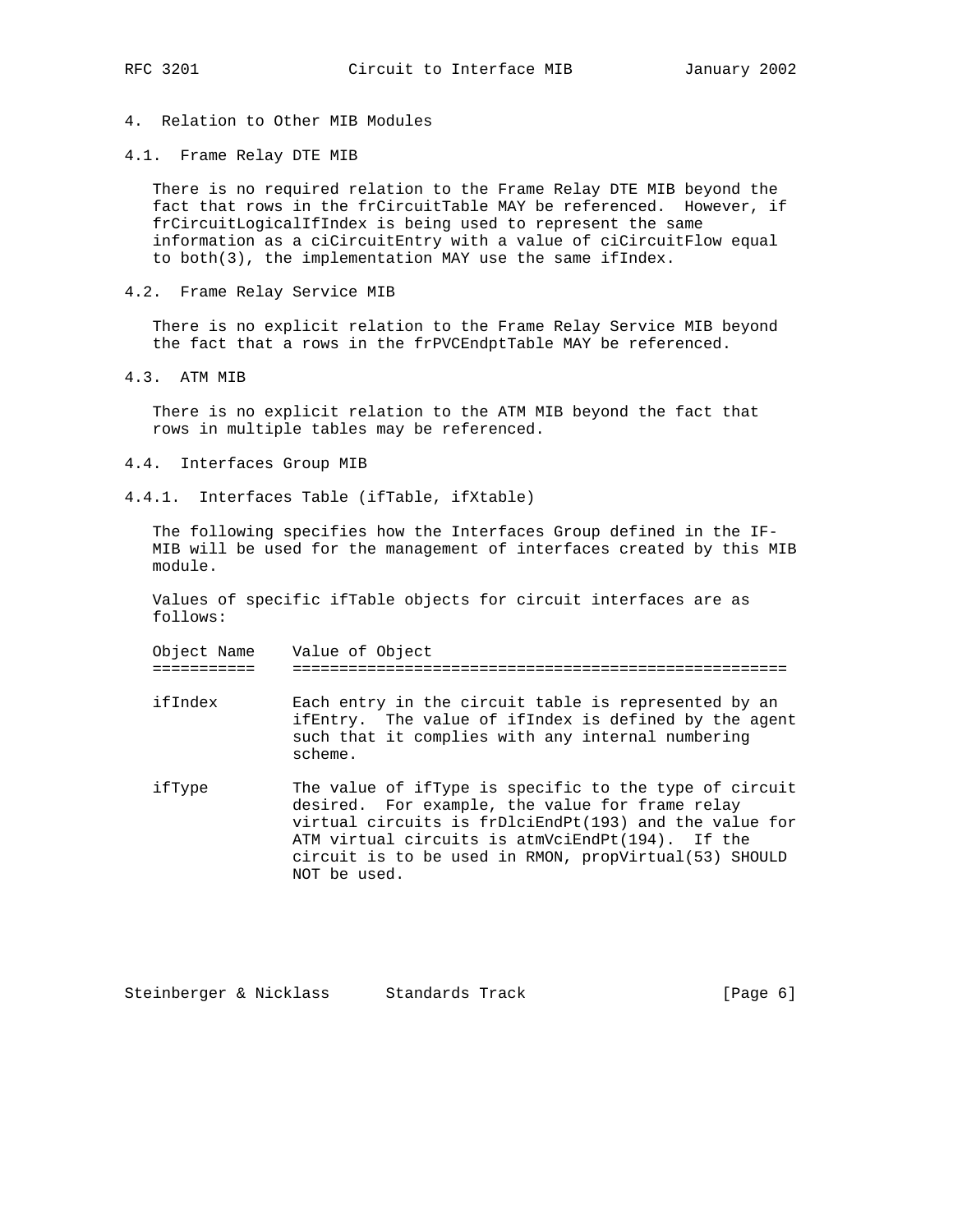- ifMtu Set to the size in octets of the largest packet, frame or PDU supported on the circuit. If this is not known to the ifMtu object shall be set to zero. If the circuit is not modeled as a packet-oriented interface, this object SHOULD NOT be supported and result in noSuchInstance.
	- ifSpeed The peak bandwidth in bits per second available for use. This will equal either the ifSpeed of the logical link if policing is not enforced or the maximum information rate otherwise. If neither is known, the ifSpeed object shall be set to zero.
	- ifPhysAddress This will always be an octet string of zero length.
	- ifInOctets The number of octets received by the network (ingress) for this circuit. This counter should count only octets included the header information and user data. If the device does not support statistics on the circuit, this object MUST NOT be supported and result in noSuchInstance.
	- ifInUcastPkts The unerrored number of frames, packets or PDUs received by the network (ingress) for this circuit. If the device does not support statistics on the circuit, this object MUST NOT be supported and result in noSuchInstance.
	- ifInDiscards The number of received frames, packets or PDUs for this circuit discarded due to ingress buffer congestion and traffic policing. If the device does not support statistics on the circuit, this object MUST NOT be supported and result in noSuchInstance.
	- ifInErrors The number of received frames, packets or PDUs for this circuit that are discarded because of an error. If the device does not support statistics on the circuit, this object MUST NOT be supported and result in noSuchInstance.
	- ifOutOctets The number of octets sent by the network (egress) for this circuit. This counter should count only octets included the header information and user data. If the device does not support statistics on the circuit, this object MUST NOT be supported and result in noSuchInstance.

Steinberger & Nicklass Standards Track [Page 7]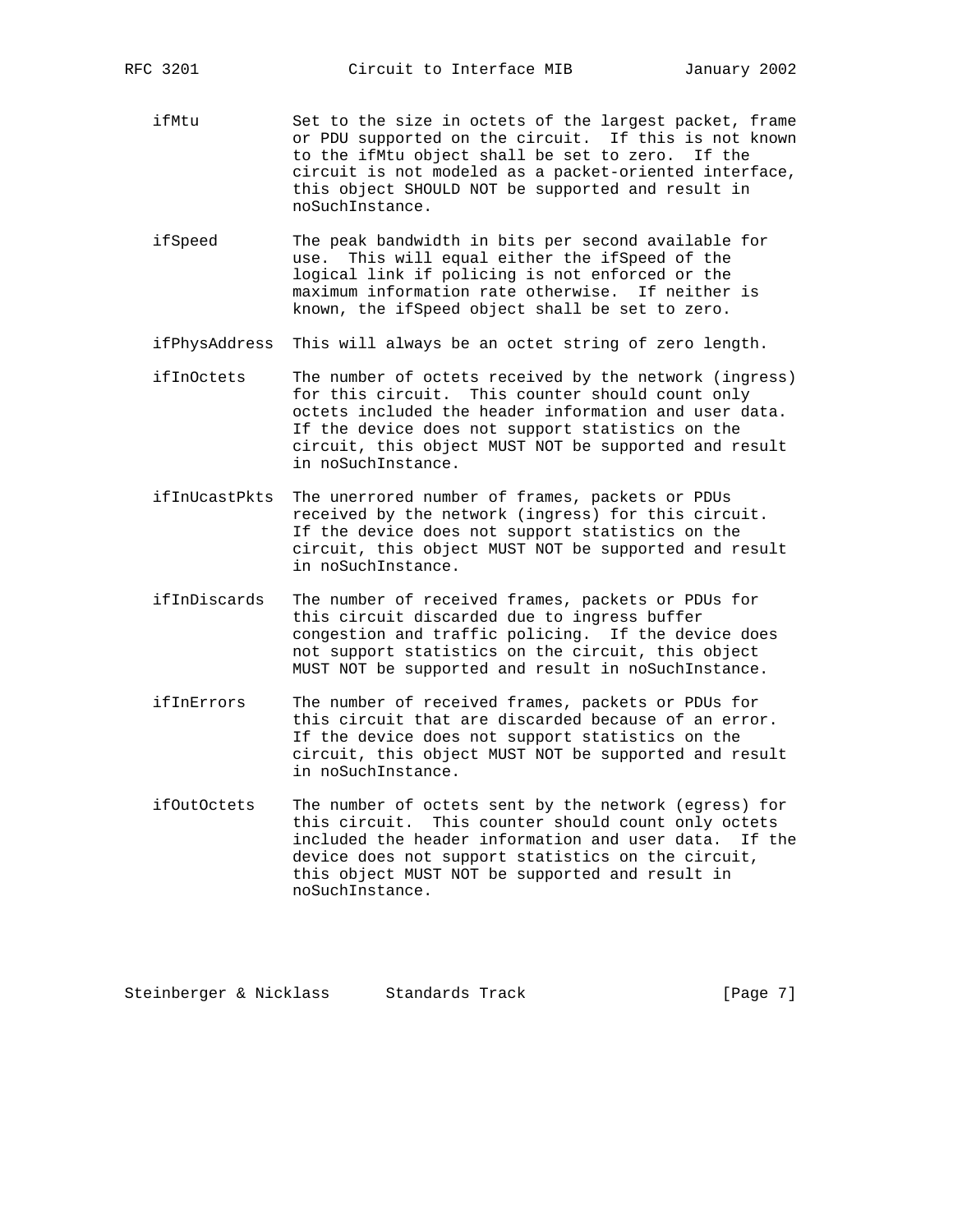- ifOutUcastpkts The number of unerrored frames, packets or PDUs sent by the network (egress) for this circuit. If the device does not support statistics on the circuit, this object MUST NOT be supported and result in noSuchInstance.
- ifOutDiscards The number of frames, packets or PDUs discarded in the egress direction for this circuit. Possible reasons are as follows: policing, congestion. If the device does not support statistics on the circuit, this object MUST NOT be supported and result in noSuchInstance.
- ifOutErrors The number of frames, packets or PDUs discarded for this circuit in the egress direction because of an error. If the device does not support statistics on the circuit, this object MUST NOT be supported and result in noSuchInstance.

#### ifInBroadcastPkts

 If the device does not support statistics on the circuit, this object MUST NOT be supported and result in noSuchInstance.

ifOutBroadcastPkts

 If the device does not support Broadcast packets on the circuit, this object should not be supported and result in noSuchInstance.

ifLinkUpDownTrapEnable

 Set to false(2). Circuits often have a predefined notification mechanism. In such instances, the number of notification sent would be doubled if this were enabled.

## ifPromiscuousMode

 Set to false(2). If the circuit is not modeled as a packet-oriented interface, this object SHOULD NOT be supported and result in noSuchInstance.

ifConnectorPresent

Set to false(2).

All other values are supported as stated in the IF-MIB documentation.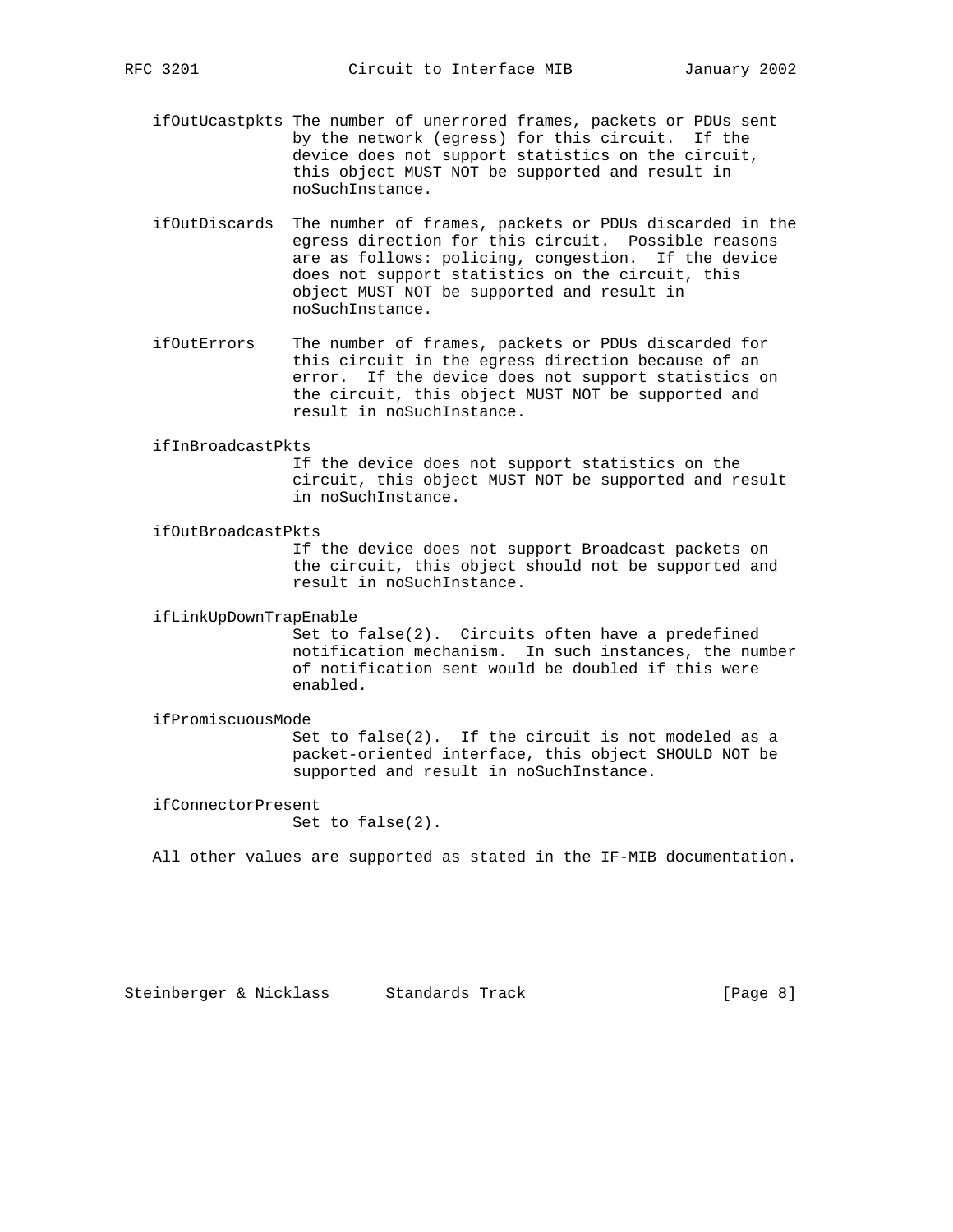# 4.4.2. Stack Table (ifStackTable)

 This section describes by example how to use ifStackTable to represent the relationship between circuit and logical link interfaces.

Example 1: Circuits (C) on a frame relay logical link.

|                     | C       C       C |             |
|---------------------|-------------------|-------------|
| $+ - + - +$         | $+-+ - +$         | $+ - + - +$ |
|                     |                   |             |
|                     |                   |             |
| Frame Relay Service |                   |             |
|                     |                   |             |
|                     |                   |             |
|                     |                   |             |
|                     | Physical Layer    |             |
|                     |                   |             |

 The assignment of the index values could for example be (for a V35 physical interface):

|   | ifIndex Description         |            |  |
|---|-----------------------------|------------|--|
|   |                             |            |  |
|   | frDlciEndPt                 | (type 193) |  |
| 2 | frDlciEndPt                 | (type 193) |  |
| ર | frDlciEndPt                 | (type 193) |  |
|   | frameRelayService (type 44) |            |  |
|   | <b>v35</b>                  | (type 33)  |  |

 The ifStackTable is then used to show the relationships between each interface.

|           | HigherLayer LowerLayer |
|-----------|------------------------|
| ========= |                        |
|           |                        |
|           | 2                      |
|           | 3                      |
|           |                        |
| 2         |                        |
| 3         |                        |
|           | 5                      |
| 5         |                        |
|           |                        |

 In the above example the frame relay logical link could just as easily be of type frameRelay(32) instead.

Steinberger & Nicklass Standards Track [Page 9]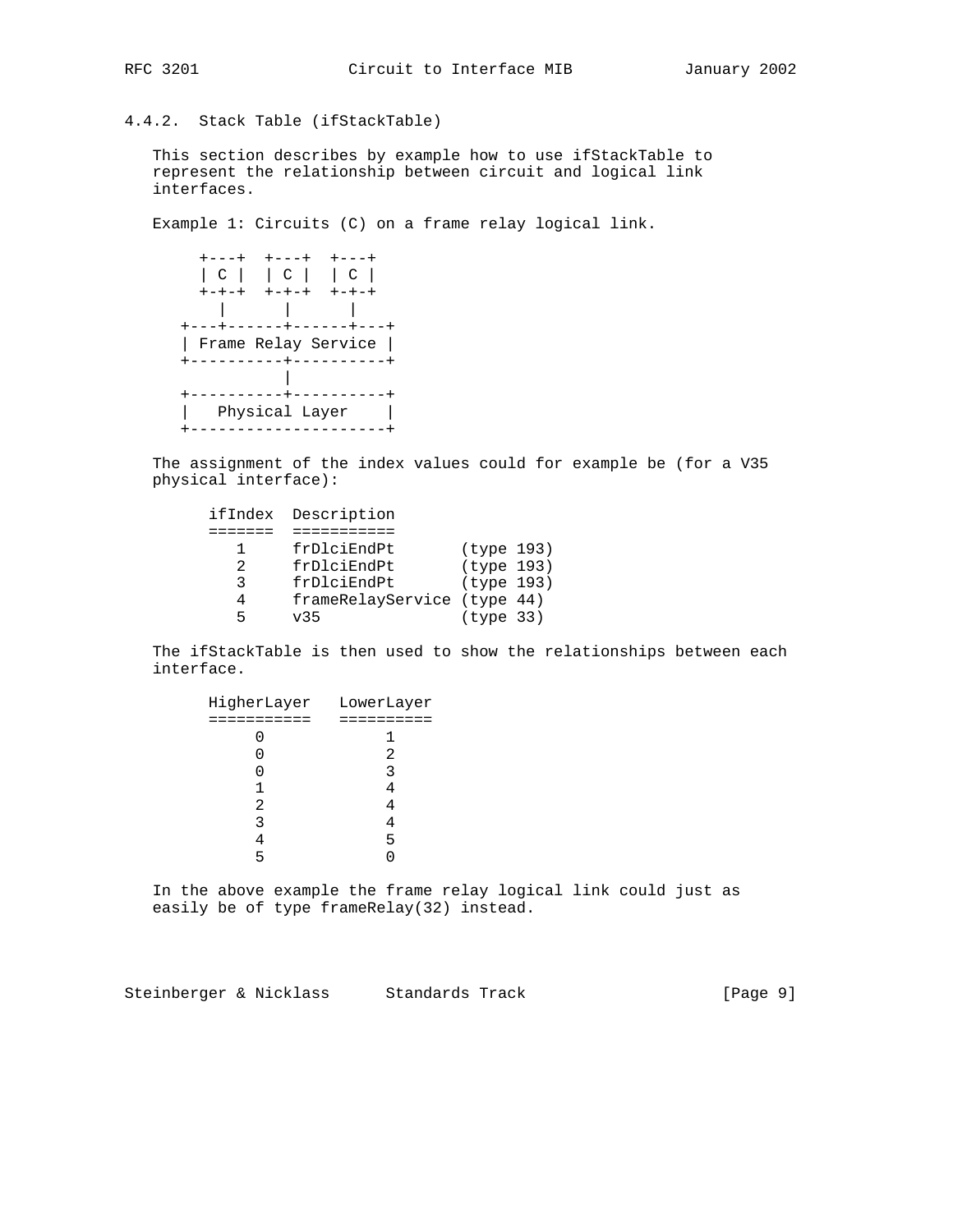Example 2: Circuits (C) on a AAL5 logical link.



 The assignment of the index values could for example be (for a DS3 physical interface):

|   | ifIndex Description    |           |  |
|---|------------------------|-----------|--|
|   |                        |           |  |
| ı | atmVciEndPt (type 194) |           |  |
| 2 | atmVciEndPt (type 194) |           |  |
| २ | atmVciEndPt (type 194) |           |  |
| 4 | aal5                   | (type 49) |  |
| 5 | atm                    | (type 37) |  |
| Б | ds3                    | (type 30) |  |

 The ifStackTable is then used to show the relationships between each interface.

| HigherLayer | LowerLayer |
|-------------|------------|
| =========== | ========== |
|             |            |
|             | 2          |
|             | 3          |
|             |            |
| 2           |            |
| 3           |            |
| 4           | 5          |
| 5           | 6          |
| б           |            |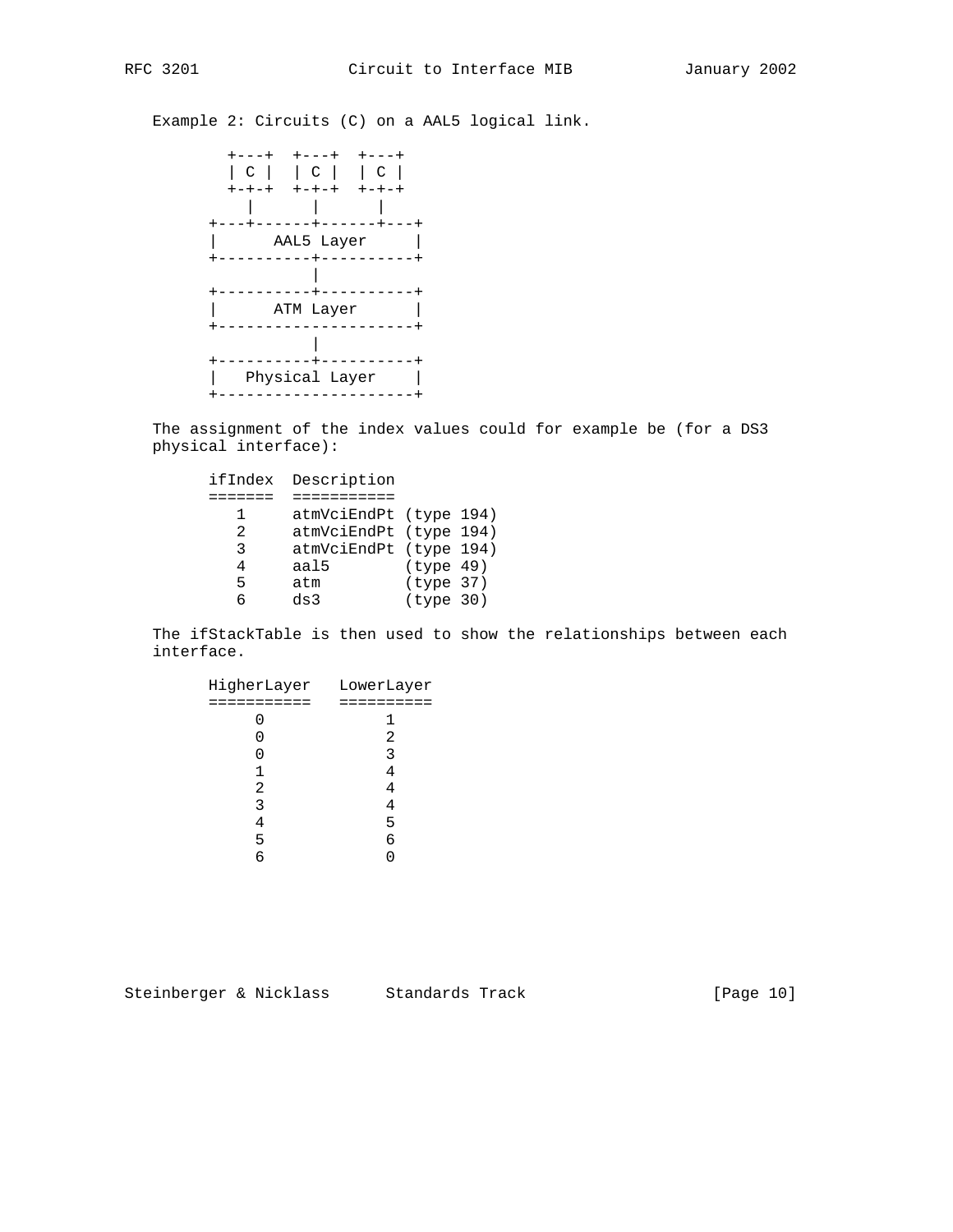## 4.5. Other MIB Modules

 There is no explicit relation to any other media specific MIB module beyond the fact that rows in multiple tables may be referenced.

5. Structure of the MIB Module

The CIRCUIT-IF-MIB consists of the following components:

- o ciCircuitTable
- o ciIfMapTable

 Refer to the compliance statement defined within for a definition of what objects MUST be implemented.

5.1. ciCircuitTable

 The ciCircuitTable is the central control table for operations of the Circuit Interfaces MIB. It provides a means of mapping a circuit to its ifIndex as well as forcing the insertion of an ifIndex into the ifTable. The agent is responsible for managing the ifIndex itself such that no device dependent indexing scheme is violated.

 A row in this table MUST exist in order for a row to exist in any other table in this MIB module.

5.2. ciIfMapTable

 This table maps the ifIndex back to the circuit that it is associated with.

6. Object Definitions

CIRCUIT-IF-MIB DEFINITIONS ::= BEGIN

## IMPORTS

| MODULE-IDENTITY, OBJECT-TYPE,      |                  |
|------------------------------------|------------------|
| $min-2$ , Gauge32                  | FROM SNMPv2-SMI  |
| TEXTUAL-CONVENTION, RowStatus,     |                  |
| TimeStamp, RowPointer, StorageType | FROM SNMPv2-TC   |
| MODULE-COMPLIANCE, OBJECT-GROUP    | FROM SNMPv2-CONF |
| ifIndex, InterfaceIndex            | FROM IF-MIB;     |

 circuitIfMIB MODULE-IDENTITY LAST-UPDATED "200201030000Z" -- January 3, 2002 ORGANIZATION "IETF Frame Relay Service MIB Working Group" CONTACT-INFO

Steinberger & Nicklass Standards Track [Page 11]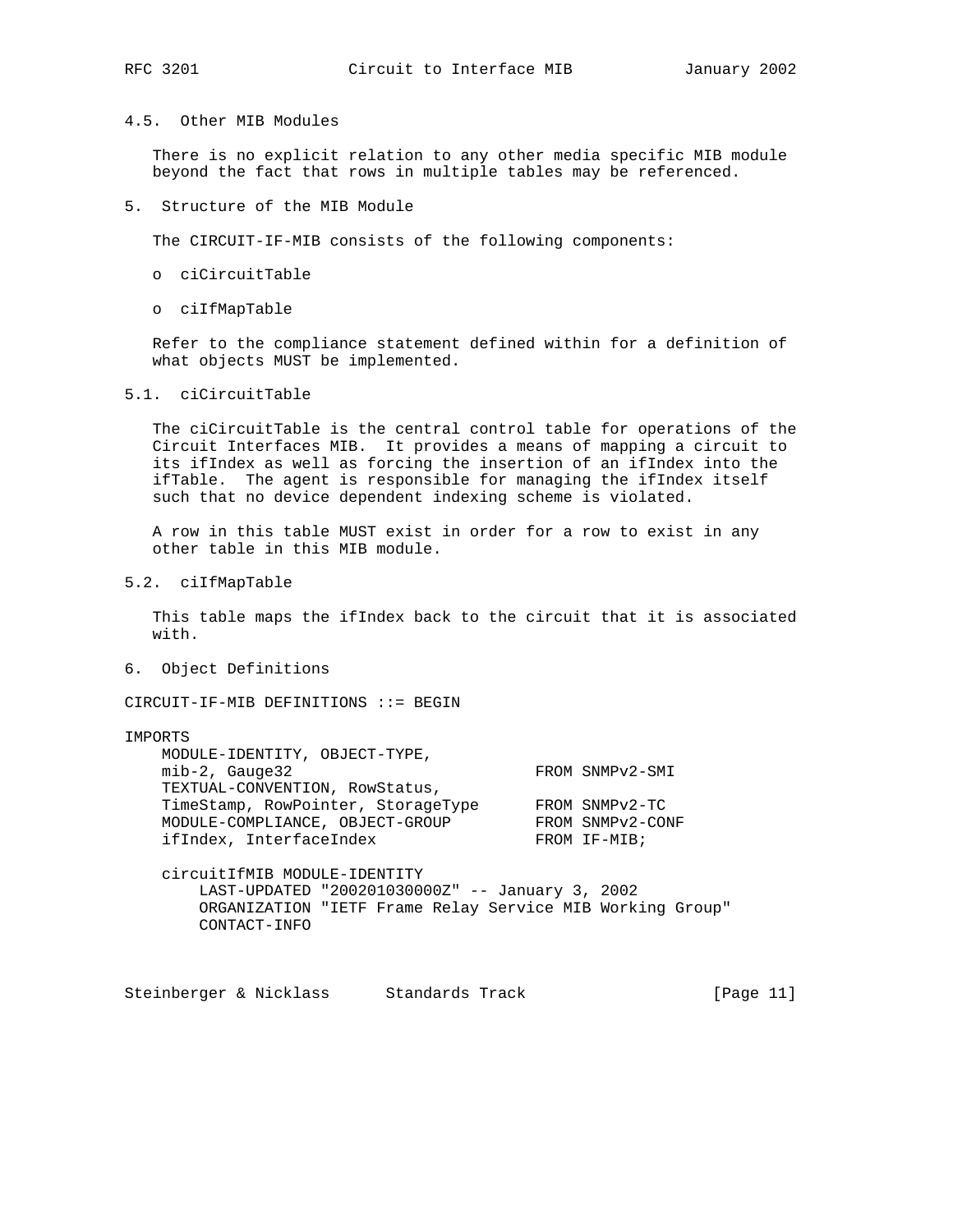"IETF Frame Relay Service MIB (frnetmib) Working Group WG Charter: http://www.ietf.org/html.charters/ frnetmib-charter.html WG-email: frnetmib@sunroof.eng.sun.com Subscribe: frnetmib-request@sunroof.eng.sun.com Email Archive: ftp://ftp.ietf.org/ietf-mail-archive/frnetmib Chair: Andy Malis Vivace Networks Email: Andy.Malis@vivacenetworks.com WG editor: Robert Steinberger Paradyne Networks and Fujitsu Network Communications Email: robert.steinberger@fnc.fujitsu.com Co-author: Orly Nicklass RAD Data Communications Ltd. EMail: Orly\_n@rad.co.il" DESCRIPTION "The MIB module to allow insertion of selected circuit into the ifTable." REVISION "200201030000Z" -- January 3, 2002 DESCRIPTION "Initial version, published as RFC 3201"  $::=$  { mib-2 94 } -- Textual Conventions CiFlowDirection ::= TEXTUAL-CONVENTION STATUS current DESCRIPTION "The direction of data flow thru a circuit.  $transmit(1) - Only transmitted data$  receive(2) - Only received data both(3) - Both transmitted and received data." SYNTAX INTEGER { transmit(1), receive(2),  $both(3)$  } ciObjects OBJECT IDENTIFIER  $::=$  { circuitIfMIB 1 } ciCapabilities OBJECT IDENTIFIER ::= { circuitIfMIB 2 } ciConformance OBJECT IDENTIFIER ::= { circuitIfMIB 3 }

Steinberger & Nicklass Standards Track [Page 12]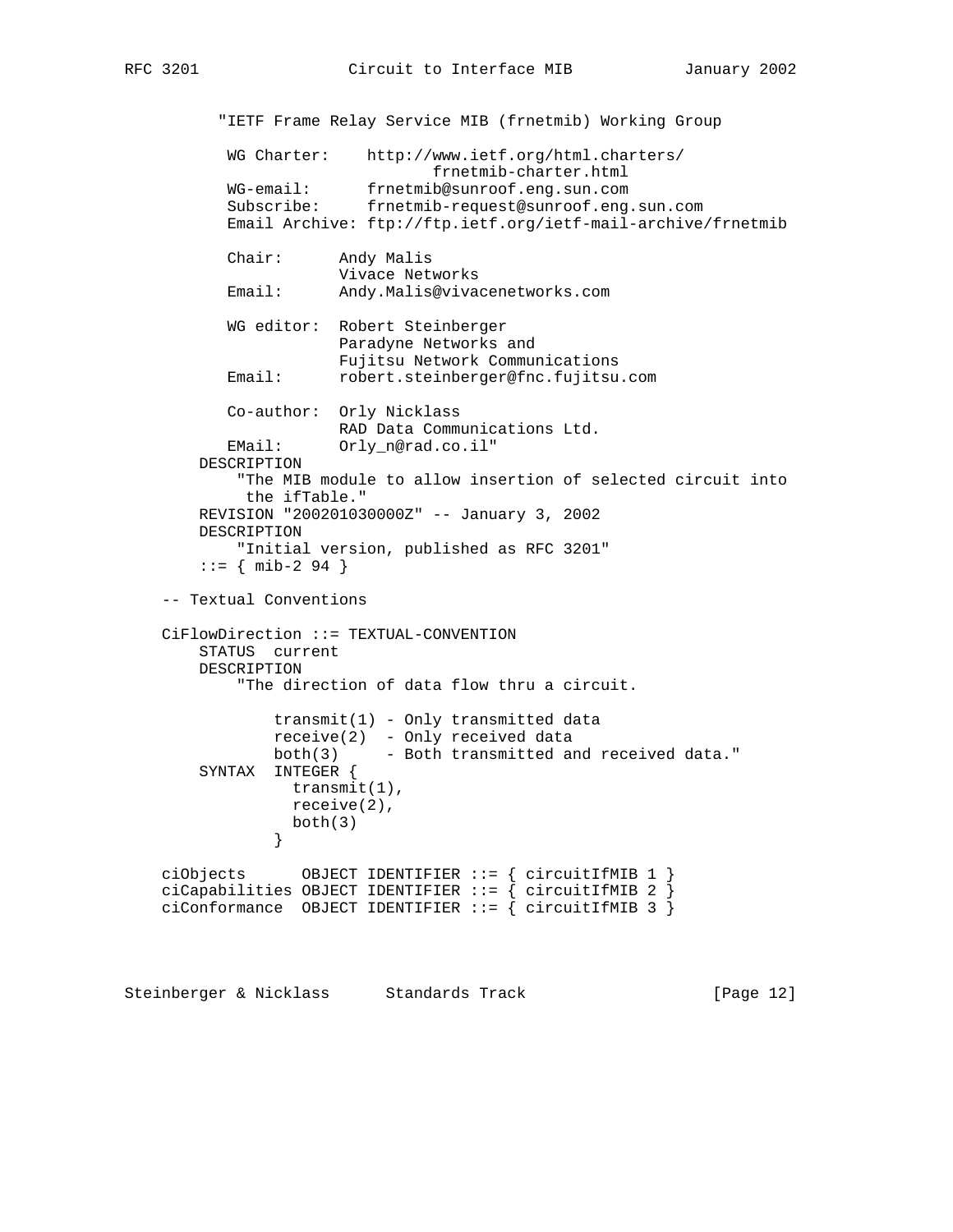```
 -- The Circuit Interface Circuit Table
 --
    -- This table is used to define and display the circuits that
    -- are added to the ifTable. It maps circuits to their respective
    -- ifIndex values.
    ciCircuitTable OBJECT-TYPE
       SYNTAX SEQUENCE OF CiCircuitEntry
       MAX-ACCESS not-accessible
       STATUS current
       DESCRIPTION
           "The Circuit Interface Circuit Table."
       ::= { ciObjects 1 }
    ciCircuitEntry OBJECT-TYPE
        SYNTAX CiCircuitEntry
       MAX-ACCESS not-accessible
        STATUS current
       DESCRIPTION
           "An entry in the Circuit Interface Circuit Table."
        INDEX { ciCircuitObject, ciCircuitFlow }
       ::= { ciCircuitTable 1 }
    CiCircuitEntry ::=
        SEQUENCE {
 --
           -- Index Control Variables
 --
 ciCircuitObject RowPointer,
 ciCircuitFlow CiFlowDirection,
 ciCircuitStatus RowStatus,
 --
           -- Data variables
          - ciCircuitIfIndex InterfaceIndex,
           ciCircuitCreateTime TimeStamp,
 --
           -- Data Persistence
 --
           ciCircuitStorageType StorageType
        }
    ciCircuitObject OBJECT-TYPE
       SYNTAX RowPointer
       MAX-ACCESS not-accessible
        STATUS current
       DESCRIPTION
           "This value contains the RowPointer that uniquely
```
Steinberger & Nicklass Standards Track [Page 13]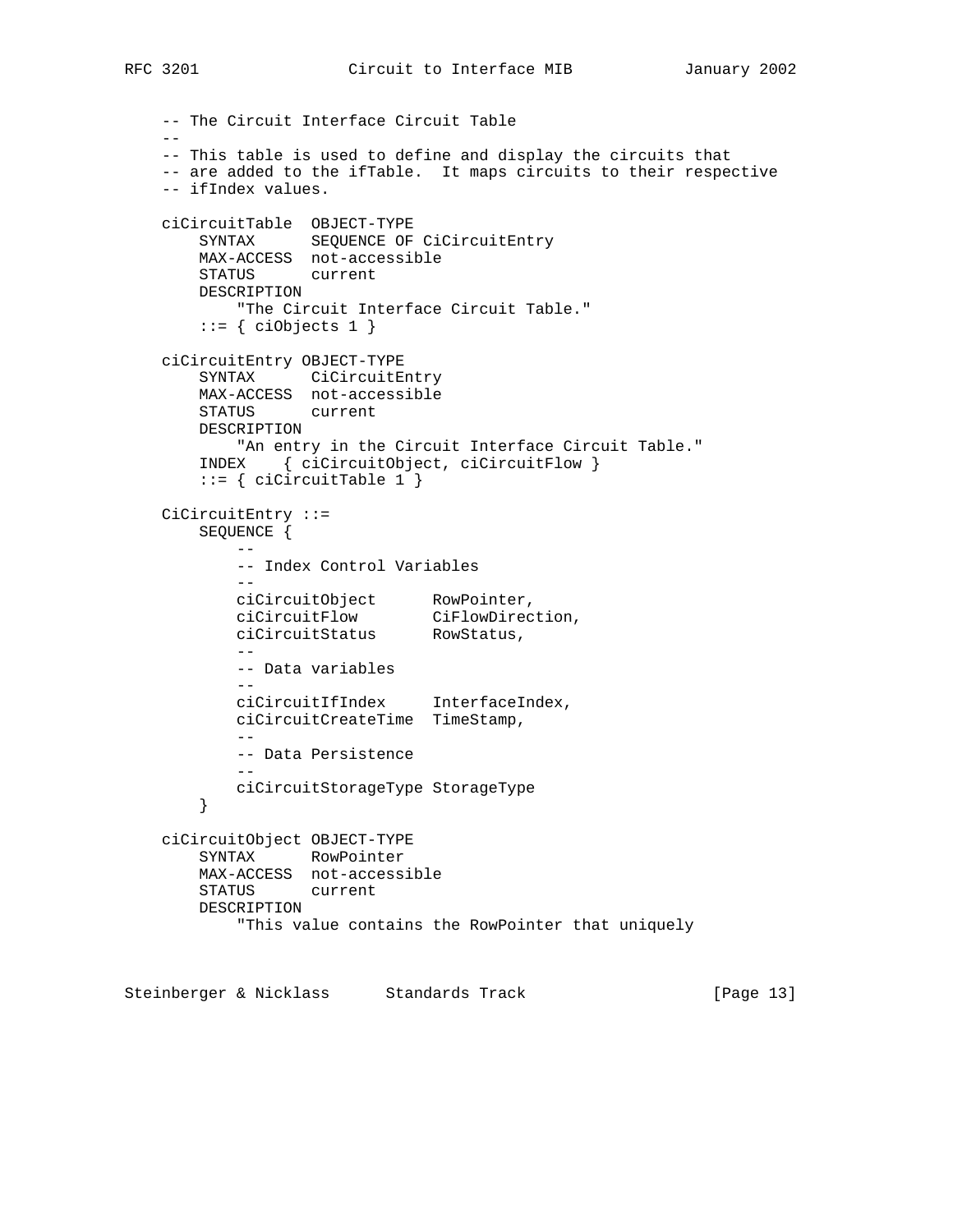describes the circuit that is to be added to this table. Any RowPointer that will force the size of OBJECT IDENTIFIER of the row to grow beyond the legal limit MUST be rejected. The purpose of this object is to point a network manager to the table in which the circuit was created as well as define the circuit on which the interface is defined. Valid tables for this object include the frCircuitTable from the Frame Relay DTE MIB(FRAME-RELAY-DTE-MIB), the frPVCEndptTable from the Frame Relay Service MIB (FRNETSERV-MIB), and the aal5VccTable from the ATM MIB (ATM MIB). However, including circuits from other MIB tables IS NOT prohibited."  $::=$  { ciCircuitEntry 1 } ciCircuitFlow OBJECT-TYPE SYNTAX CiFlowDirection MAX-ACCESS not-accessible STATUS current DESCRIPTION "The direction of data flow through the circuit for which the virtual interface is defined. The following define the information that the virtual interface will report. transmit(1) - Only transmitted frames receive(2) - Only received frames both(3) - Both transmitted and received frames. It is recommended that the ifDescr of the circuit interfaces that are not both(3) SHOULD have text warning the operators that the particular interface represents only half the traffic on the circuit." ::= { ciCircuitEntry 2 } ciCircuitStatus OBJECT-TYPE SYNTAX RowStatus MAX-ACCESS read-create STATUS current DESCRIPTION "The status of the current row. This object is used to add, delete, and disable rows in this table. When the status changes to active(1), a row will also be added to the interface map table below and a row will be added to the ifTable. These rows SHOULD not be removed until the status is changed from active(1). The value of ifIndex for the row that Steinberger & Nicklass Standards Track [Page 14]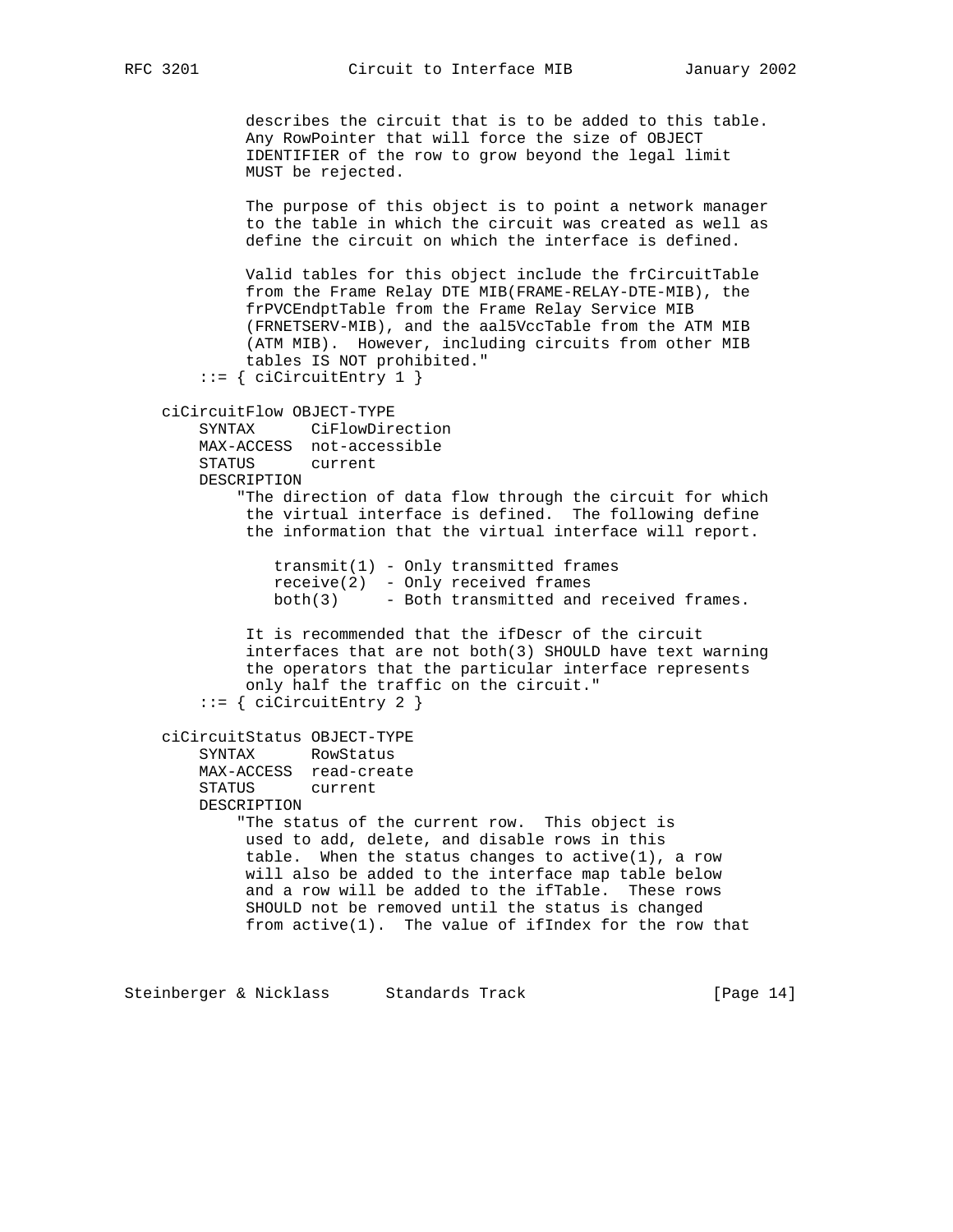is added to the ifTable is determined by the agent and MUST follow the rules of the ifTable. The value of ifType for that interface will be frDlciEndPt(193) for a frame relay circuit, atmVciEndPt(194) for an ATM circuit, or another ifType defining the circuit type for any other circuit.

When this object is set to destroy( $6$ ), the associated row in the interface map table will be removed and the ifIndex will be removed from the ifTable. Removing the ifIndex MAY initiate a chain of events that causes changes to other tables as well.

 The rows added to this table MUST have a valid object identifier for ciCircuitObject. This means that the referenced object must exist and it must be in a table that supports circuits.

 The object referenced by ciCircuitObject MUST exist prior to transitioning a row to active(1). If at any point the object referenced by ciCircuitObject does not exist or the row containing it is not in the active(1) state, the status SHOULD either age out the row or report notReady(3). The effects transitioning from  $active(1)$  to notReady(3) are the same as those caused by setting the status to destroy(6).

 Each row in this table relies on information from other MIB modules. The rules persistence of data SHOULD follow the same rules as those of the underlying MIB module. For example, if the circuit defined by ciCircuitObject would normally be stored in non-volatile memory, then the row SHOULD also be non-volatile." ::= { ciCircuitEntry 3 }

```
 ciCircuitIfIndex OBJECT-TYPE
    SYNTAX InterfaceIndex
    MAX-ACCESS read-only
    STATUS current
    DESCRIPTION
        "The ifIndex that the agent assigns to this row."
    ::= { ciCircuitEntry 4 }
 ciCircuitCreateTime OBJECT-TYPE
    SYNTAX TimeStamp
    MAX-ACCESS read-only
```
STATUS current

DESCRIPTION

```
Steinberger & Nicklass Standards Track [Page 15]
```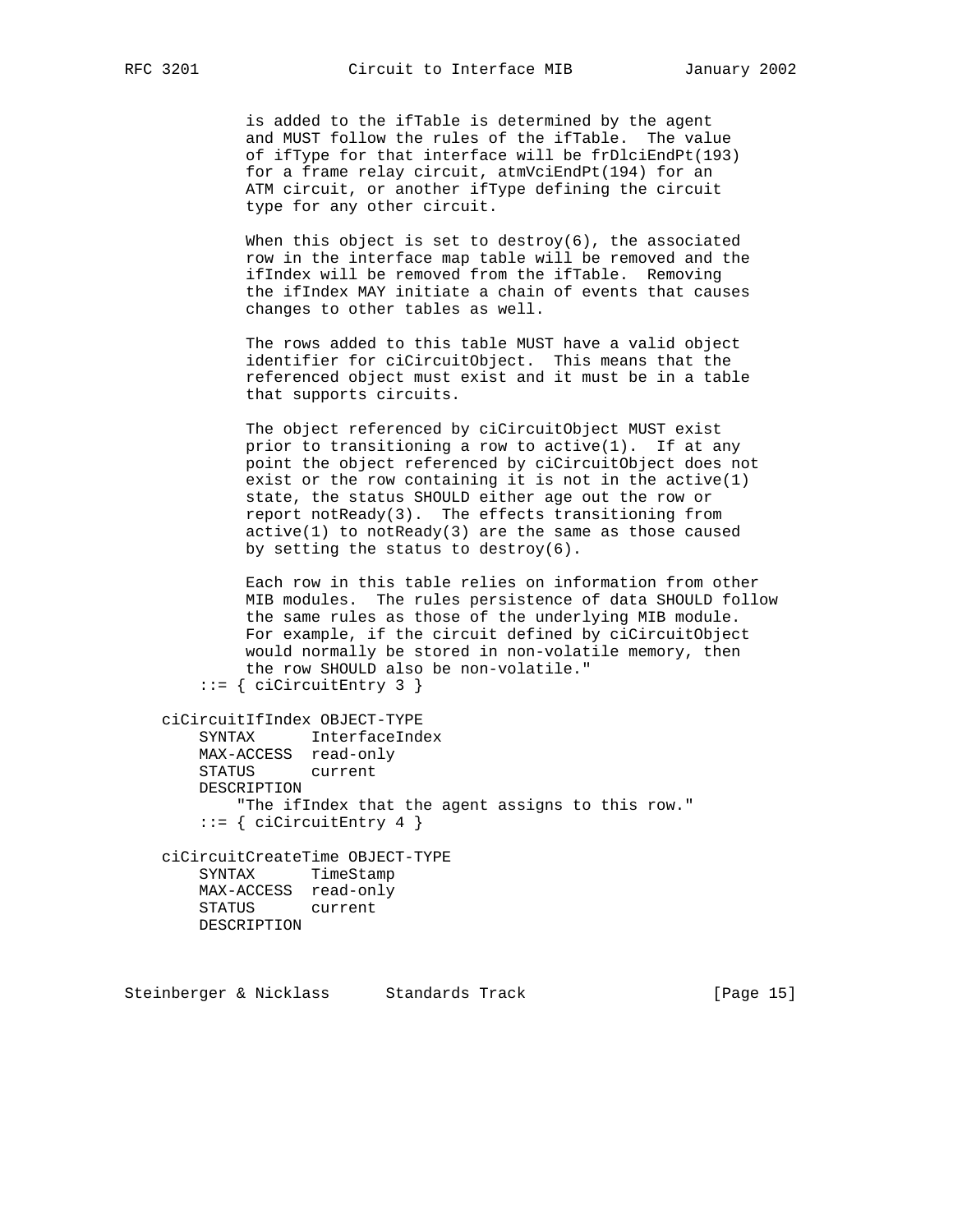```
 "This object returns the value of sysUpTime at the time
            the value of ciCircuitStatus last transitioned to
 active(1). If ciCircuitStatus has never been active(1),
 this object SHOULD return 0."
       ::= { ciCircuitEntry 5 }
    ciCircuitStorageType OBJECT-TYPE
        SYNTAX StorageType
        MAX-ACCESS read-create
        STATUS current
        DESCRIPTION
           "The storage type used for this row."
   ::= { ciCircuitEntry 6 }
    -- The Circuit Interface Map Table
 --
    -- This table maps the ifIndex values that are assigned to
    -- rows in the circuit table back to the objects that define
    -- the circuits.
    ciIfMapTable OBJECT-TYPE
        SYNTAX SEQUENCE OF CiIfMapEntry
        MAX-ACCESS not-accessible
        STATUS current
        DESCRIPTION
           "The Circuit Interface Map Table."
       ::= { ciObjects 2 }
    ciIfMapEntry OBJECT-TYPE
        SYNTAX CiIfMapEntry
        MAX-ACCESS not-accessible
        STATUS current
        DESCRIPTION
           "An entry in the Circuit Interface Map Table."
        INDEX { ifIndex }
       ::= { ciIfMapTable 1 }
    CiIfMapEntry ::=
        SEQUENCE {
 --
           -- Mapped Object Variables
 --
 ciIfMapObject RowPointer,
 ciIfMapFlow CiFlowDirection
        }
    ciIfMapObject OBJECT-TYPE
        SYNTAX RowPointer
```
Steinberger & Nicklass Standards Track [Page 16]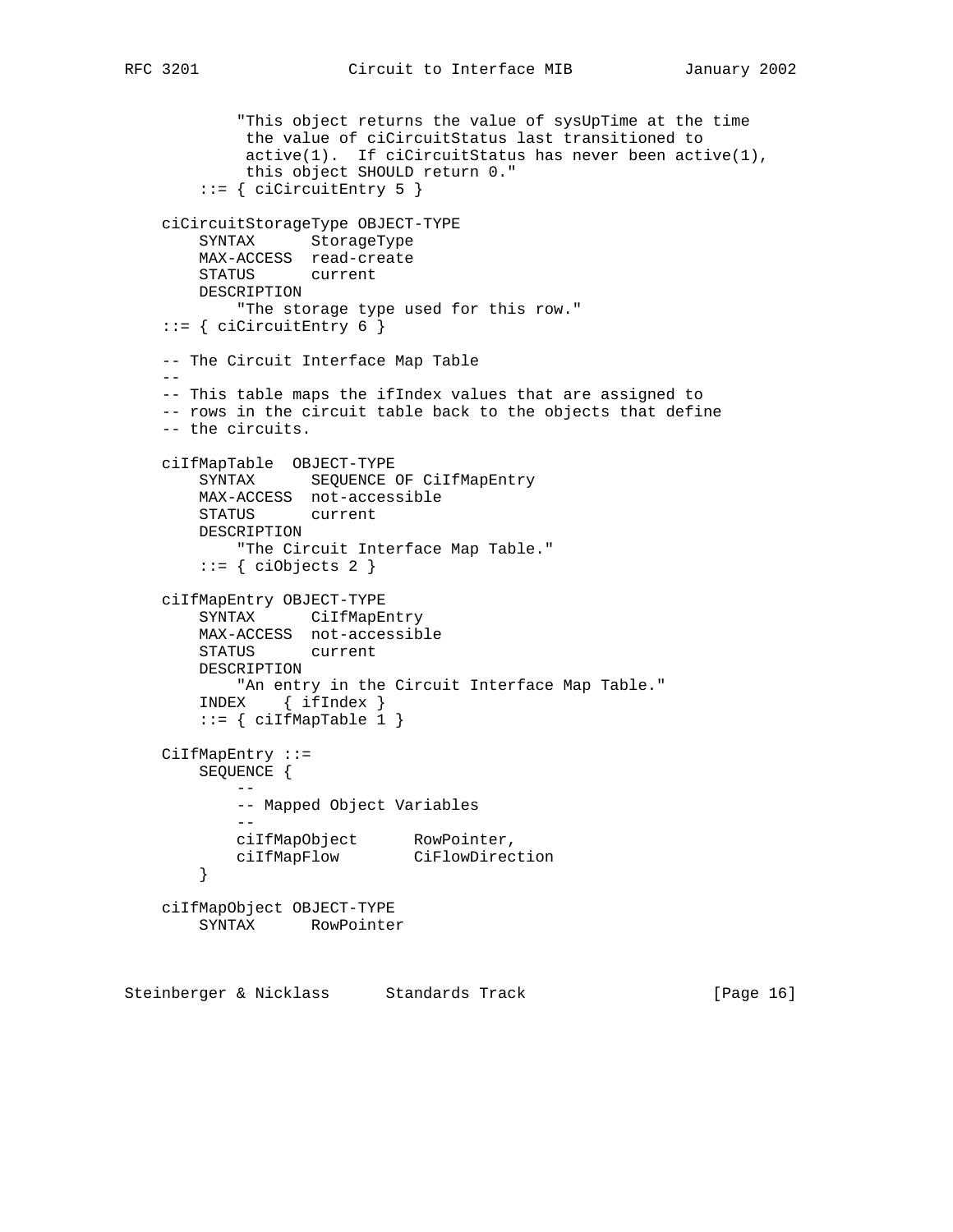```
 MAX-ACCESS read-only
        STATUS current
        DESCRIPTION
            "This value contains the value of RowPointer that
            corresponds to the current ifIndex."
       ::= { ciIfMapEntry 1 }
    ciIfMapFlow OBJECT-TYPE
        SYNTAX CiFlowDirection
        MAX-ACCESS read-only
        STATUS current
        DESCRIPTION
            "The value contains the value of ciCircuitFlow that
             corresponds to the current ifIndex."
       ::= { ciIfMapEntry 2 }
    -- Change tracking metrics
    ciIfLastChange OBJECT-TYPE
        SYNTAX TimeStamp
        MAX-ACCESS read-only
        STATUS current
        DESCRIPTION
            "The value of sysUpTime at the most recent change to
            ciCircuitStatus for any row in ciCircuitTable."
       ::= { ciObjects 3 }
 ciIfNumActive OBJECT-TYPE
SYNTAX Gauge32
MAX-ACCESS read-only
 STATUS current
        DESCRIPTION
            "The number of active rows in ciCircuitTable."
       ::= { ciObjects 4 }
    -- Conformance Information
 ciMIBGroups OBJECT IDENTIFIER ::= { ciConformance 1 }
 ciMIBCompliances OBJECT IDENTIFIER ::= { ciConformance 2 }
 --
    -- Compliance Statements
   - ciCompliance MODULE-COMPLIANCE
        STATUS current
        DESCRIPTION
            "The compliance statement for SNMP entities
```
Steinberger & Nicklass Standards Track [Page 17]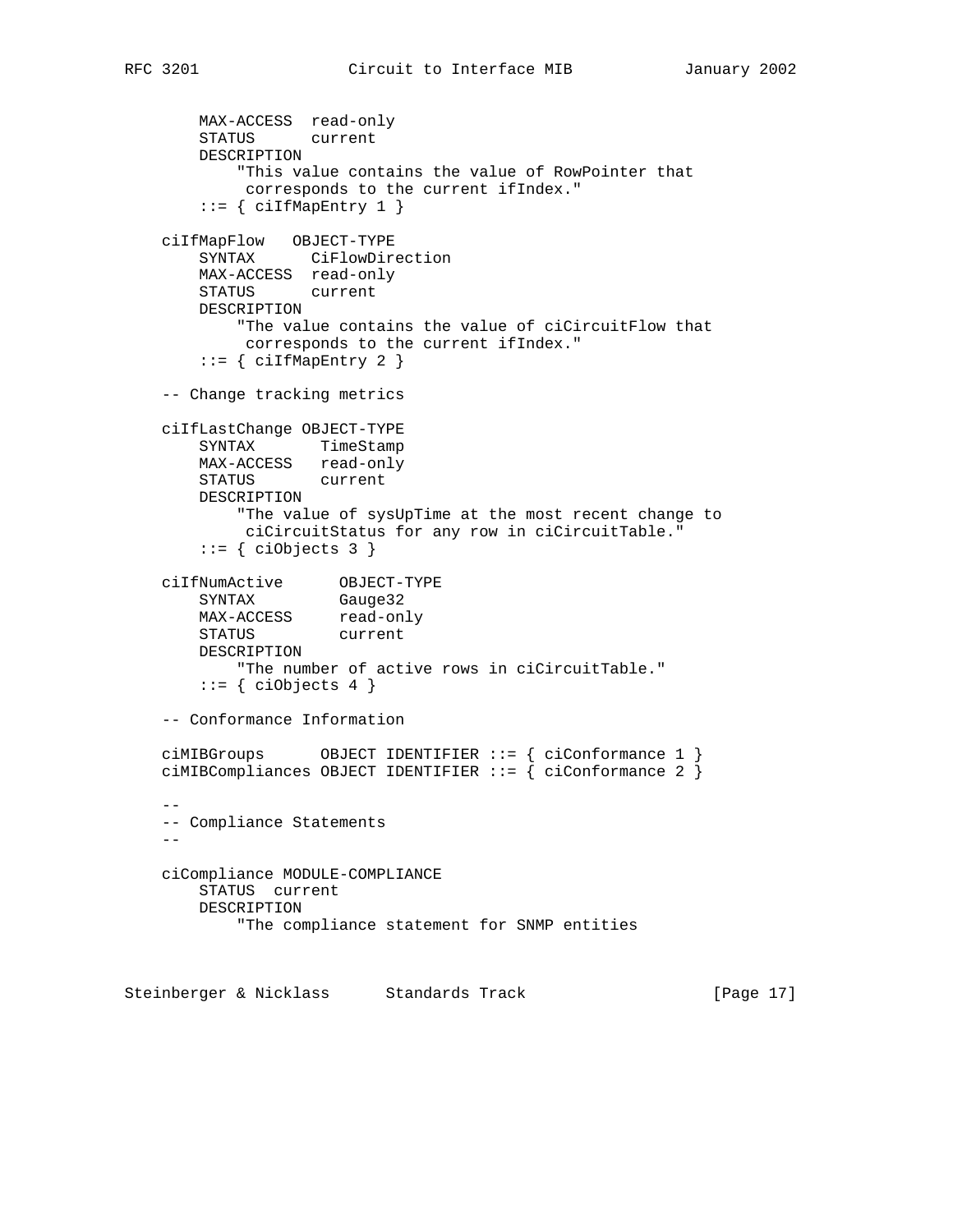```
 which support of the Circuit Interfaces MIB module.
             This group defines the minimum level of support
             required for compliance."
        MODULE -- this module
            MANDATORY-GROUPS { ciCircuitGroup,
                               ciIfMapGroup,
                               ciStatsGroup }
 OBJECT ciCircuitStatus
 SYNTAX INTEGER { active(1) } -- subset of RowStatus
            MIN-ACCESS read-only
            DESCRIPTION
               "Row creation can be done outside of the scope of
                the SNMP protocol. If this object is implemented with
                max-access of read-only, then the only value that MUST
                be returned is active(1)."
            OBJECT ciCircuitStorageType
            MIN-ACCESS read-only
            DESCRIPTION
               "It is legal to support ciCircuitStorageType as read-
                only as long as the value reported in consistent
                with the actual storage mechanism employed within the
                agent."
    ::= { ciMIBCompliances 1 }
 --
    -- Units of Conformance
 --
    ciCircuitGroup OBJECT-GROUP
       OBJECTS {
            ciCircuitStatus,
            ciCircuitIfIndex,
            ciCircuitCreateTime,
            ciCircuitStorageType
       }
       STATUS current
       DESCRIPTION
           "A collection of required objects providing
            information from the circuit table."
       ::= { ciMIBGroups 1 }
    ciIfMapGroup OBJECT-GROUP
       OBJECTS {
           ciIfMapObject,
           ciIfMapFlow
       }
```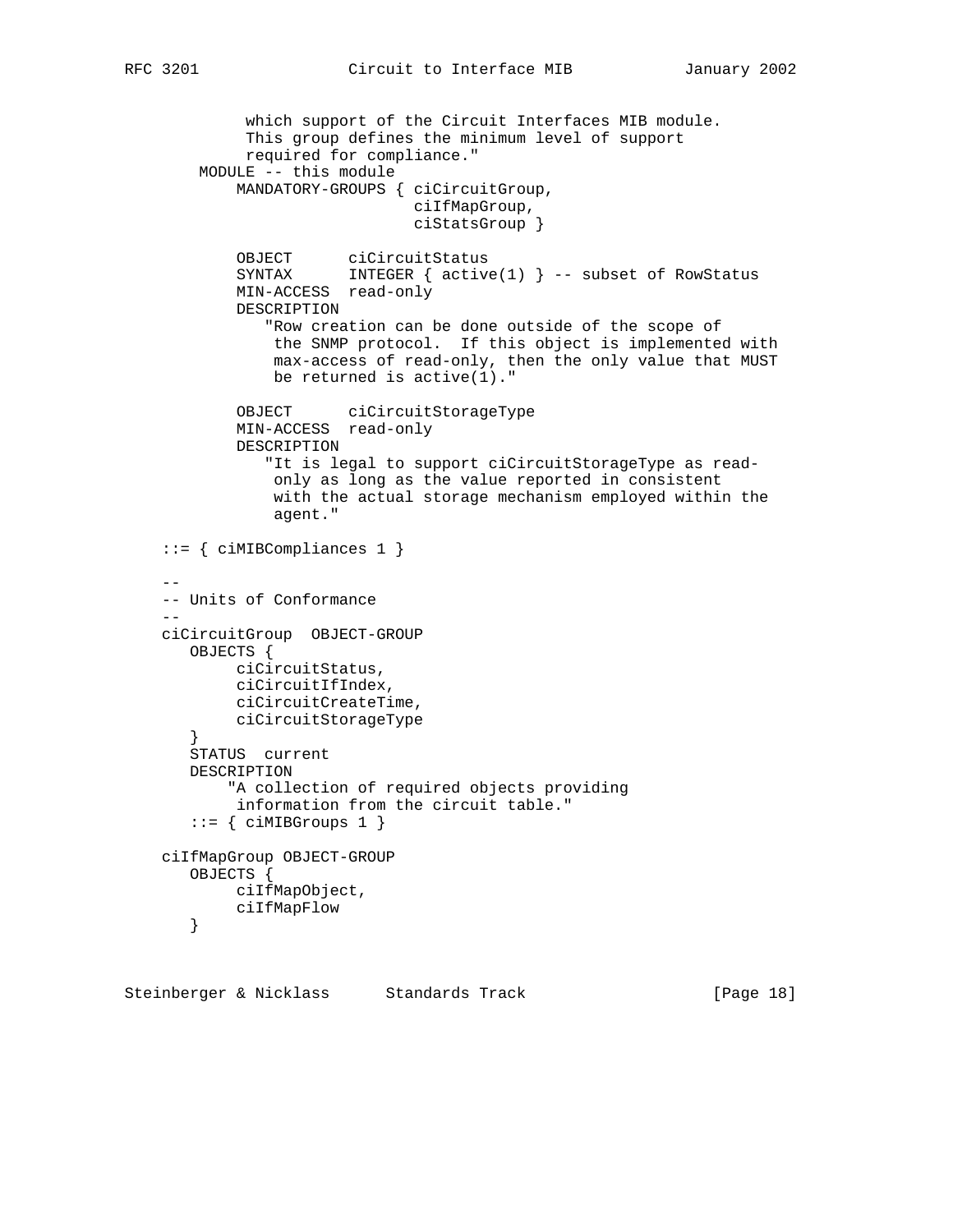```
 STATUS current
    DESCRIPTION
        "A collection of required objects providing
         information from the interface map table."
   ::= { ciMIBGroups 2 }
 ciStatsGroup OBJECT-GROUP
   OBJECTS {
         ciIfLastChange,
         ciIfNumActive
    }
    STATUS current
    DESCRIPTION
        "A collection of statistical metrics used to help manage
        the ciCircuitTable."
   ::= { ciMIBGroups 3 }
```
END

7. Acknowledgments

 This document was produced by the Frame Relay Service MIB Working Group.

- 8. References
	- [1] Harrington, D., Presuhn, R. and B. Wijnen, "An Architecture for Describing SNMP Management Frameworks", RFC 2571, April 1999.
	- [2] Rose, M. and K. McCloghrie, "Structure and Identification of Management Information for TCP/IP-based Internets", STD 16, RFC 1155, May 1990.
	- [3] Rose, M. and K. McCloghrie, "Concise MIB Definitions", STD 16, RFC 1212, March 1991.
	- [4] Rose, M., "A Convention for Defining Traps for use with the SNMP", RFC 1215, March 1991.
	- [5] McCloghrie, K., Perkins, D., Schoenwaelder, J., Case, J., Rose, M. and S. Waldbusser, "Structure of Management Information Version 2 (SMIv2)", STD 58, RFC 2578, April 1999.
	- [6] McCloghrie, K., Perkins, D., Schoenwaelder, J., Case, J., Rose, M. and S. Waldbusser, "Textual Conventions for SMIv2", STD 58, RFC 2579, April 1999.

Steinberger & Nicklass Standards Track [Page 19]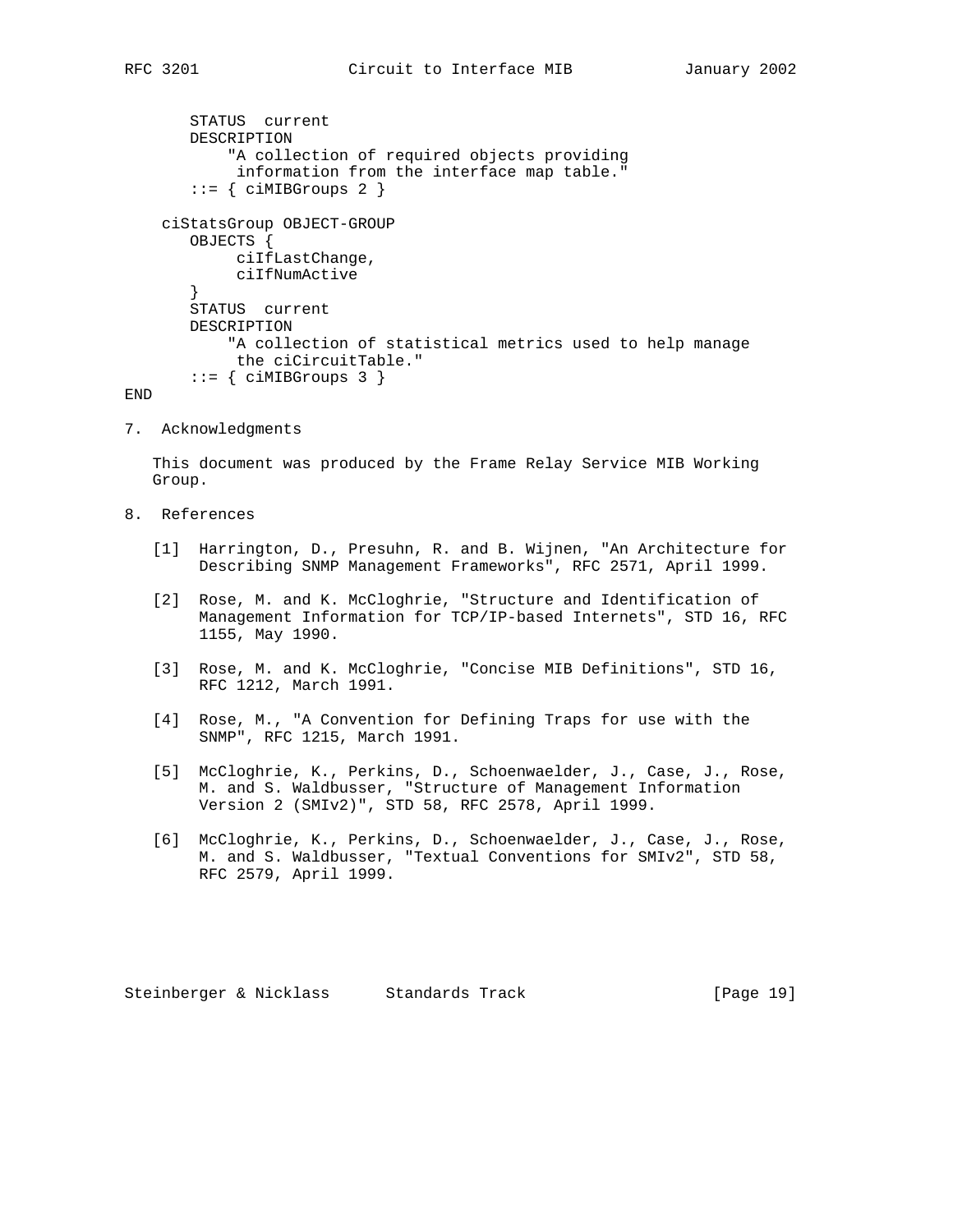- [7] McCloghrie, K., Perkins, D., Schoenwaelder, J., Case, J., Rose, M. and S. Waldbusser, "Conformance Statements for SMIv2", STD 58, RFC 2580, April 1999.
- [8] Case, J., Fedor, M., Schoffstall, M. and J. Davin, "Simple Network Management Protocol", STD 15, RFC 1157, May 1990.
- [9] Case, J., McCloghrie, K., Rose, M. and S. Waldbusser, "Introduction to Community-based SNMPv2", RFC 1901, January 1996.
- [10] Case, J., McCloghrie, K., Rose, M. and S. Waldbusser, "Transport Mappings for Version 2 of the Simple Network Management Protocol (SNMPv2)", RFC 1906, January 1996.
- [11] Case, J., Harrington, D., Presuhn, R. and B. Wijnen, "Message Processing and Dispatching for the Simple Network Management Protocol (SNMP)", RFC 2572, April 1999.
- [12] Blumenthal, U. and B. Wijnen, "User-based Security Model (USM) for version 3 of the Simple Network Management Protocol (SNMPv3)", RFC 2574, April 1999.
- [13] Case, J., McCloghrie, K., Rose, M. and S. Waldbusser, "Protocol Operations for Version 2 of the Simple Network Management Protocol (SNMPv2)", RFC 1905, January 1996.
- [14] Levi, D., Meyer, P. and B. Stewart, "SNMPv3 Applications", RFC 2573, April 1999.
- [15] Wijnen, B., Presuhn, R. and K. McCloghrie, "View-based Access Control Model (VACM) for the Simple Network Management Protocol (SNMP)", RFC 2575, April 1999.
- [16] Case, J., Mundy, R., Partain, D. and B. Stewart, "Introduction to Version 3 of the Internet-standard Network Management Framework", RFC 2570, April 1999.
- [17] McCloghrie, K. and F. Kastenholz, "The Interfaces Group MIB", RFC 2863, June 2000.
- [18] Rehbehn, K. and D. Fowler, "Definitions of Managed Objects for Frame Relay Service", RFC 2954, October 2000.
- [19] Waldbusser, S., "Remote Network Monitoring Management Information Base Version 2 using SMIv2", RFC 2021, January 1997.

Steinberger & Nicklass Standards Track [Page 20]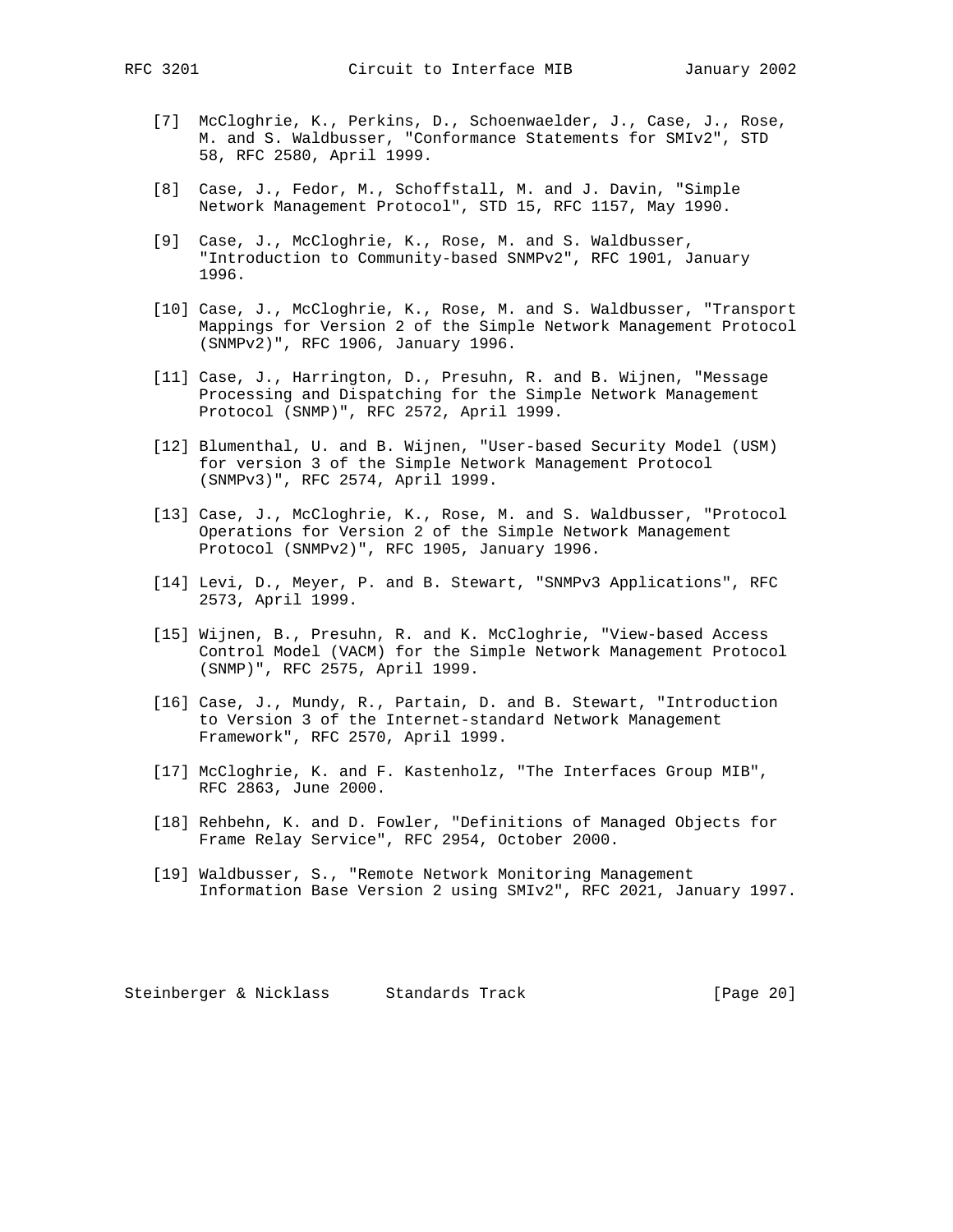- [20] Brown, C. and F. Baker, "Management Information Base for Frame Relay DTEs Using SMIv2", RFC 2115, September 1997.
- [21] Bradner, S., "Key words for use in RFCs to Indicate Requirement Levels", BCP 14, RFC 2119, March 1997.
- [22] Tesink, K., "Definitions of Managed Objects for ATM Management", RFC 2515, February 1999.
- [23] Waldbusser, S., "Remote Network Monitoring Management Information Base", RFC 2819, May 2000.
- 9. Security Considerations

 There are a number of management objects defined in this MIB that have a MAX-ACCESS clause of read-write and/or read-create. Such objects may be considered sensitive or vulnerable in some network environments. The support for SET operations in a non-secure environment without proper protection can have a negative effect on network operations.

 SNMPv1 by itself is not a secure environment. Even if the network itself is secure (for example by using IPSec), even then, there is no control as to who on the secure network is allowed to access and GET/SET (read/change/create/delete) the objects in this MIB.

 It is recommended that the implementers consider the security features as provided by the SNMPv3 framework. Specifically, the use of the User-based Security Model RFC 2274 [12] and the View-based Access Control Model RFC 2275 [15] is recommended.

 It is then a customer/user responsibility to ensure that the SNMP entity giving access to an instance of this MIB, is properly configured to give access to the objects only to those principals (users) that have legitimate rights to indeed GET or SET (change/create/delete) them.

## 10. IANA Considerations

 New ifTypes defined specifically for use in this MIB module SHOULD be in the form of \*\*\*EndPt. This is similar to frDlciEndPt(193) and atmVciEndPt(194) which are already defined.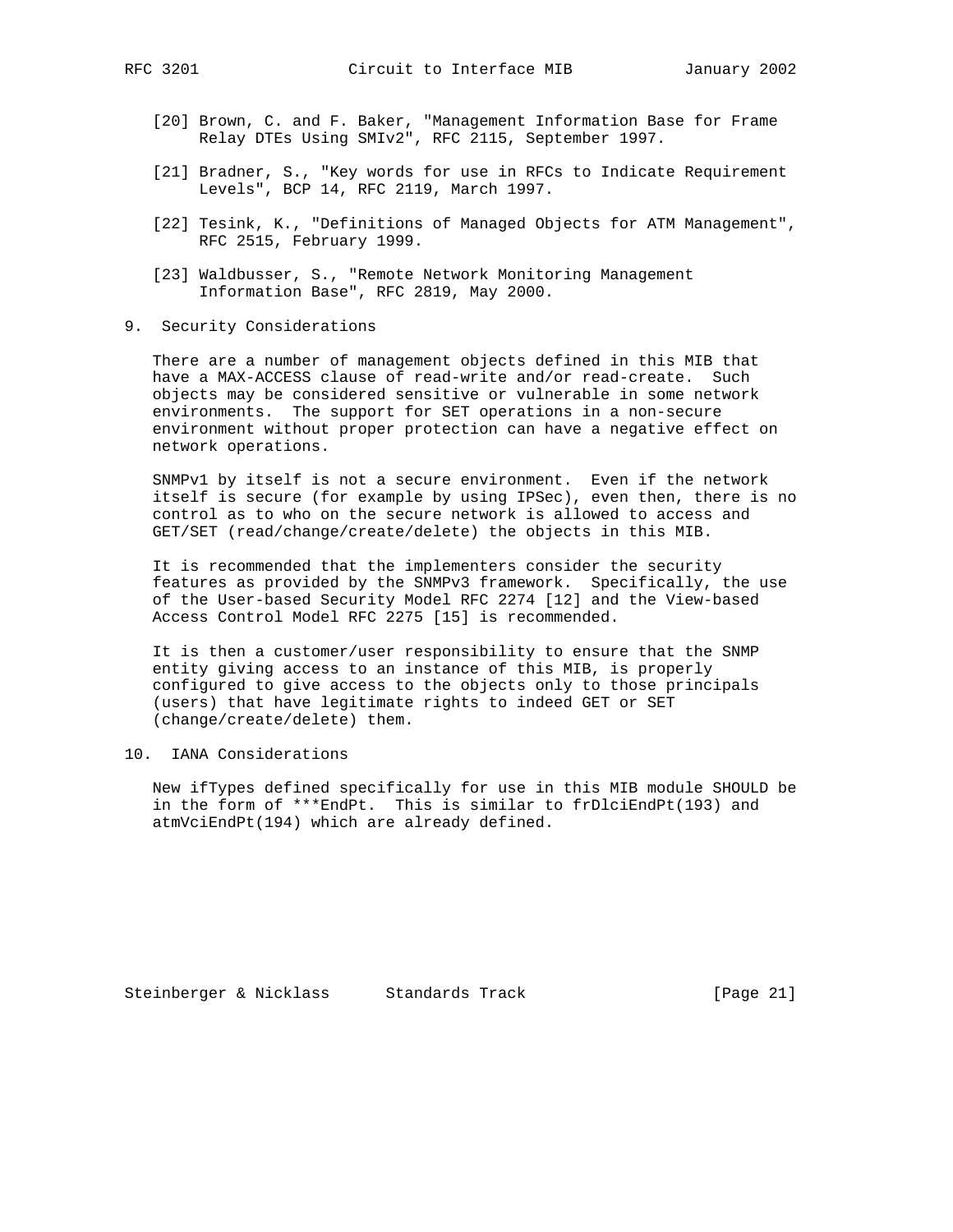# 11. Authors' Addresses

 Robert Steinberger Fujitsu Network Communications 2801 Telecom Parkway Richardson, TX 75082

 Phone: 1-972-479-4739 EMail: robert.steinberger@fnc.fujitsu.com

 Orly Nicklass, Ph.D RAD Data Communications Ltd. 12 Hanechoshet Street Tel Aviv, Israel 69710

 Phone: 972 3 7659969 EMail: Orly\_n@rad.co.il